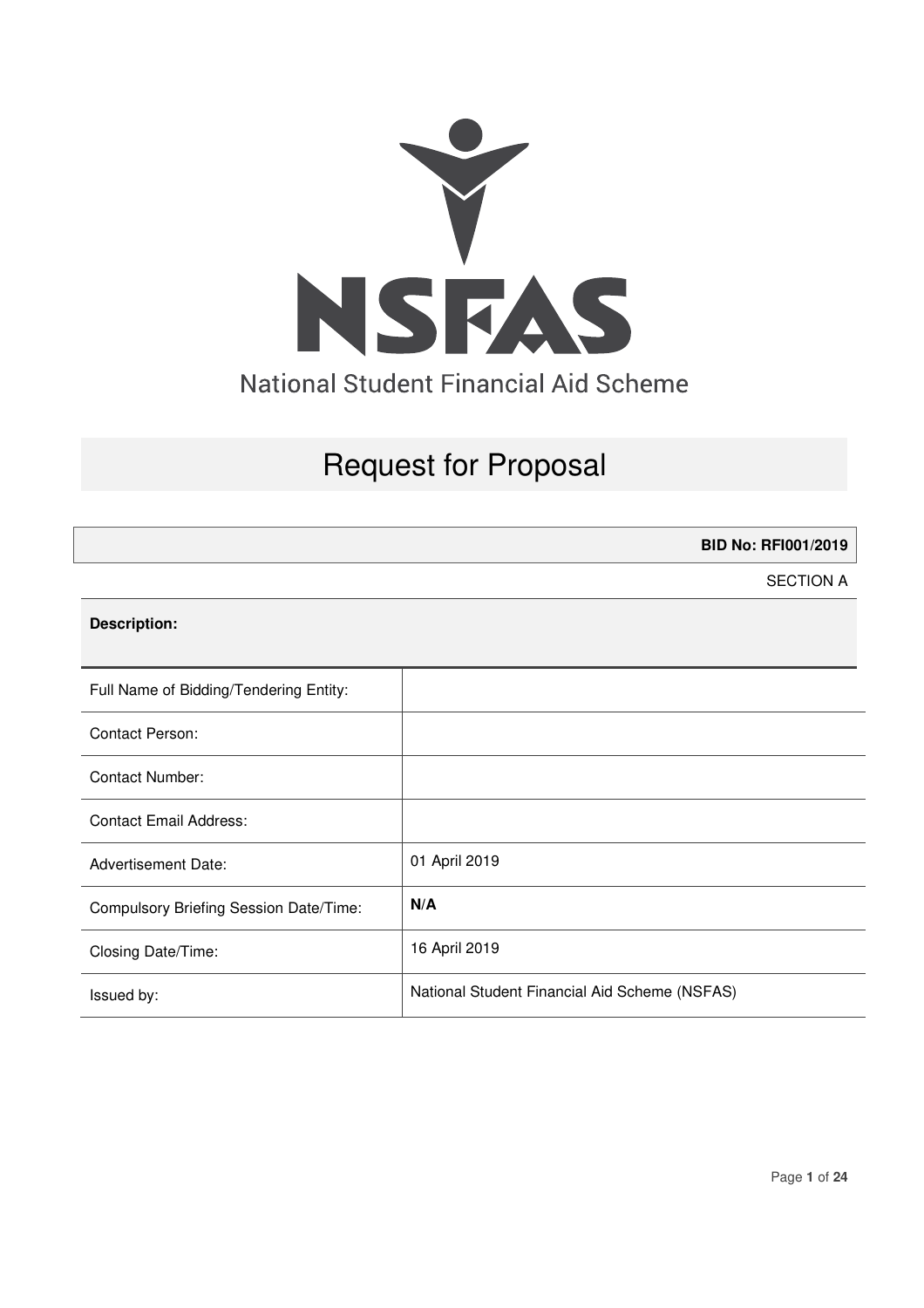

## **Bidder's Authorised Signatory:**

Initials and Surname: Signature: Signature:

Please indicate whether it is the original or copy, tick the applicable block

..…………………………………………… ..……………………………………………

**ORIGINAL** COPY | NUMBER SUBMITTED: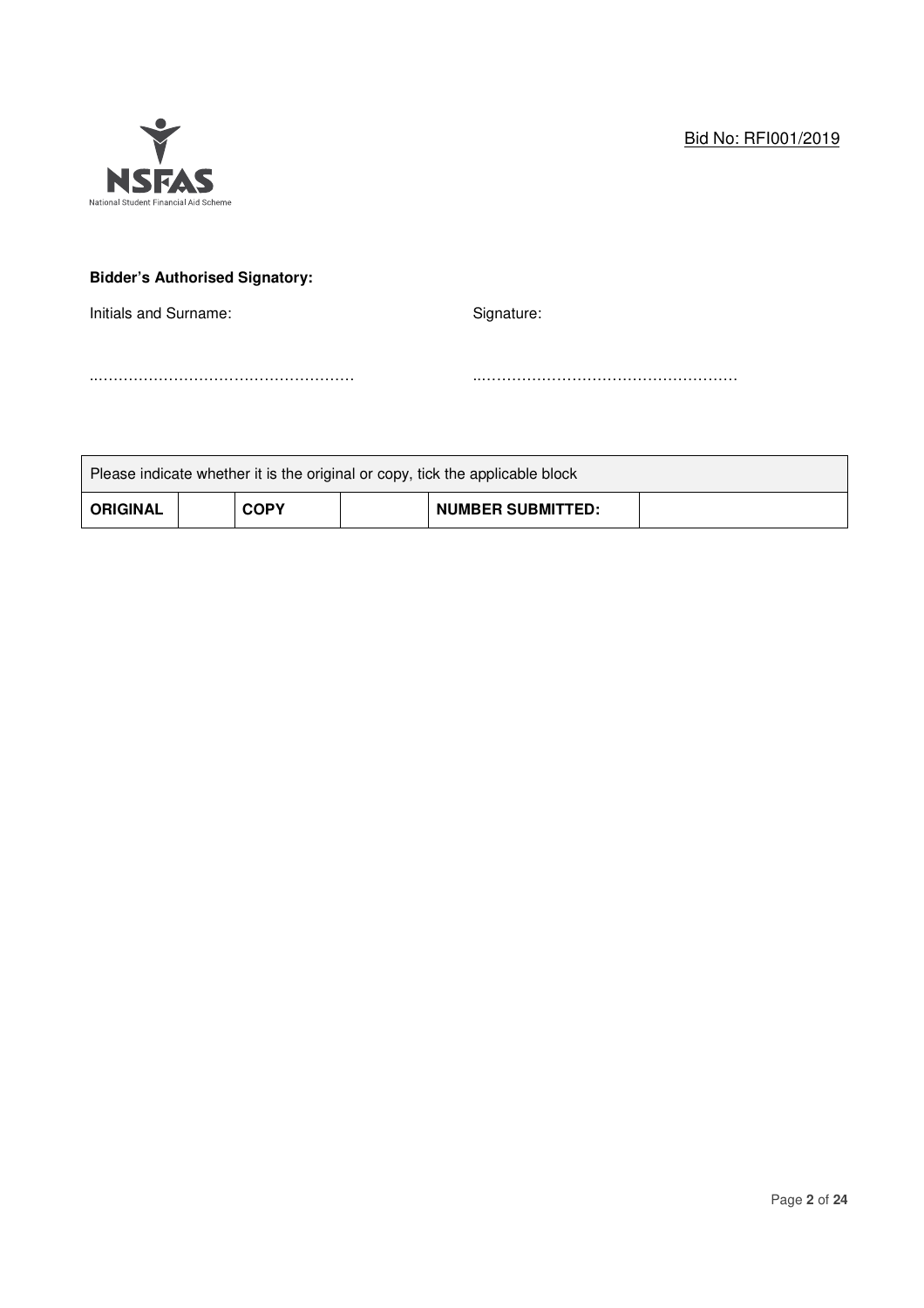

## **Glossary**

| Award                   | Conclusion of the procurement process and final notification to the successful bidder                                                                                                                                               |
|-------------------------|-------------------------------------------------------------------------------------------------------------------------------------------------------------------------------------------------------------------------------------|
| B-BBEE                  | Broad-based Black Economic Empowerment (BBBEE) Act, 2003 (Act No. 53 of 2003) and BBBEE<br>Amended Act, 2013 (Act No. 46 of 2013) and the Codes of Good Practice issued thereunder by the<br>Department of Trade and Industry (DTI) |
| Bid                     | Written offer in a prescribed or stipulated form in response to an invitation by NSFAS for the<br>provision of goods, works or services                                                                                             |
| Contractor              | Organization with whom NSFAS will conclude a contract and potential service level agreement<br>subsequent to the final award of the contract based on this Request for Bid                                                          |
| Core Team               | Team members who fill the non-administrative positions against which the experience will be<br>measured.                                                                                                                            |
| DTI                     | Department of Trade and Industry                                                                                                                                                                                                    |
| EME                     | <b>Exempted Micro Enterprise</b>                                                                                                                                                                                                    |
| QSE                     | Qualifying Small Enterprise                                                                                                                                                                                                         |
| <b>NSFAS</b>            | National Student Financial Aid Scheme                                                                                                                                                                                               |
| GCC                     | <b>General Conditions of Contract</b>                                                                                                                                                                                               |
|                         | Original Bid Original document signed in ink, or Copy of original document signed in ink                                                                                                                                            |
| Originally<br>certified | To comply with the principle of originally certified, a document must be both stamped and signed in<br>original ink by a commissioner of oaths.                                                                                     |
| <b>SCM</b>              | Supply Chain Management                                                                                                                                                                                                             |
| <b>SLA</b>              | Service Level Agreement                                                                                                                                                                                                             |
| <b>TOR</b>              | <b>Terms of Reference</b>                                                                                                                                                                                                           |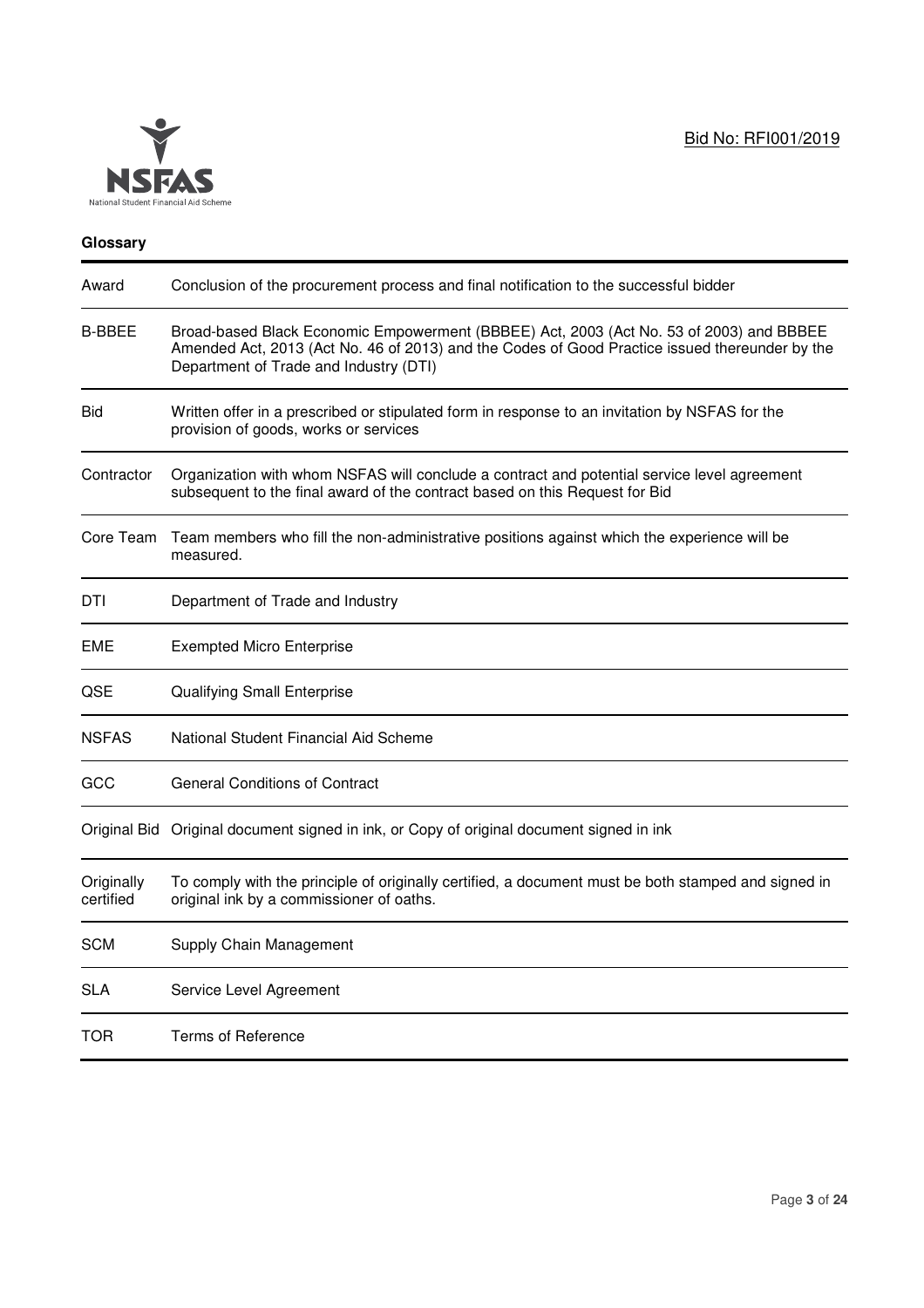

#### **Documents in this Bid Document Pack**

Bidders are to ensure that they have received all pages 1 to 24 of this document, which consist of the following sections:

## **SECTION A**

#### **Note: Documents in this section must be completed and returned or supplied with bids as prescribed.**

- □ Section A1: SBD1: Invitation to Bid
- □ Section A2: Executive Summary and Bid submission conditions and Instructions
- Section A3: Terms of Reference

#### **SECTION B**

**Note: Documents in this section must be completed and returned or supplied with bids as prescribed.** 

- **J** Section B2: Declaration of Interest (SBD 4)
- Section B4: Declaration of bidder's past SCM practices (SBD 8)
- Section B5: Certificate of Independent Bid Determination (SBD 9)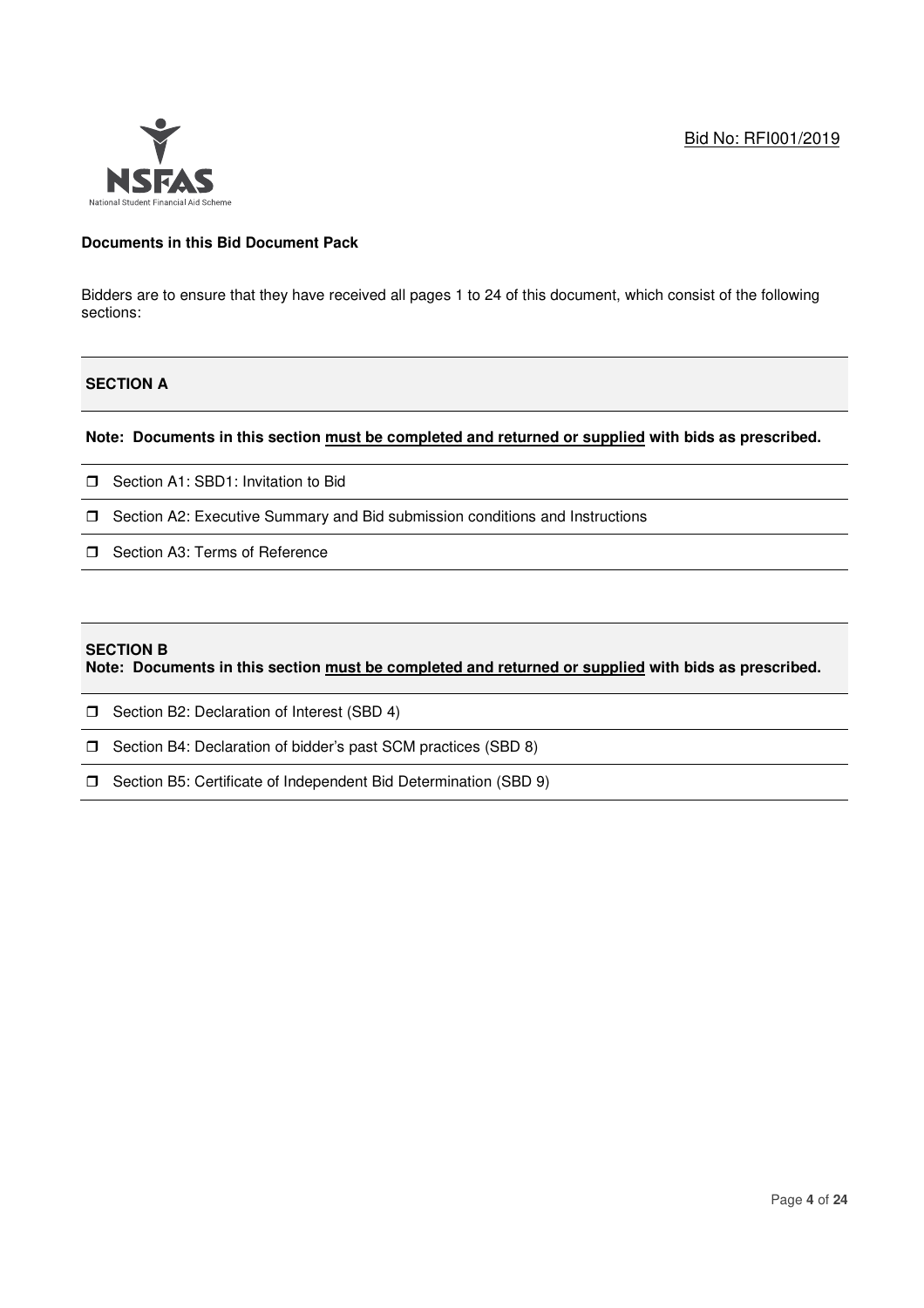

#### **SECTION A 1 INVITATION TO BID (PART A)**

| You are Hereby Invited to Bid for Requirement of the National Student Financial Aid Scheme (NSFAS)                                                                 |                                                              |                                                                             |                      |                                                            |           |         |                     |     |                                                                     |
|--------------------------------------------------------------------------------------------------------------------------------------------------------------------|--------------------------------------------------------------|-----------------------------------------------------------------------------|----------------------|------------------------------------------------------------|-----------|---------|---------------------|-----|---------------------------------------------------------------------|
| <b>Bid Number:</b>                                                                                                                                                 | RFI001/2019                                                  | Closing date:                                                               |                      | 16 April 2019                                              |           |         | <b>Closing Time</b> |     | 11H00                                                               |
| Description                                                                                                                                                        | Request for Information - Human Resources Information System |                                                                             |                      |                                                            |           |         |                     |     |                                                                     |
| The successful bidder will be required to fill and sign a written contract form (SBD) 7.                                                                           |                                                              |                                                                             |                      |                                                            |           |         |                     |     |                                                                     |
| Bid Respond Documents may be Deposited in the Bid Box<br>Situated at street                                                                                        |                                                              |                                                                             |                      |                                                            |           |         |                     |     |                                                                     |
|                                                                                                                                                                    | <b>NSFAS Building, 1st Floor House Vincent</b>               |                                                                             |                      |                                                            |           |         |                     |     |                                                                     |
| 10 Brodie Road                                                                                                                                                     |                                                              |                                                                             |                      |                                                            |           |         |                     |     |                                                                     |
| Wynberg                                                                                                                                                            |                                                              |                                                                             |                      |                                                            |           |         |                     |     |                                                                     |
| 7700<br><b>Supplier Information</b>                                                                                                                                |                                                              |                                                                             |                      |                                                            |           |         |                     |     |                                                                     |
| Name of Bidder                                                                                                                                                     |                                                              |                                                                             |                      |                                                            |           |         |                     |     |                                                                     |
|                                                                                                                                                                    |                                                              |                                                                             |                      |                                                            |           |         |                     |     |                                                                     |
| <b>Postal Address</b>                                                                                                                                              |                                                              |                                                                             |                      |                                                            |           |         |                     |     |                                                                     |
| <b>Street Address</b>                                                                                                                                              |                                                              |                                                                             |                      |                                                            |           |         |                     |     |                                                                     |
| Telephone Number                                                                                                                                                   |                                                              | Code                                                                        |                      |                                                            |           | Number  |                     |     |                                                                     |
| Cell phone number                                                                                                                                                  |                                                              |                                                                             |                      |                                                            |           |         |                     |     |                                                                     |
| Facsimile Number                                                                                                                                                   |                                                              | Code                                                                        |                      |                                                            |           | Number  |                     |     |                                                                     |
| E-mail Address                                                                                                                                                     |                                                              |                                                                             |                      |                                                            |           |         |                     |     |                                                                     |
| Vat Registration number                                                                                                                                            |                                                              |                                                                             |                      |                                                            |           |         |                     |     |                                                                     |
|                                                                                                                                                                    |                                                              |                                                                             |                      |                                                            |           |         |                     |     |                                                                     |
|                                                                                                                                                                    |                                                              | <b>TCS PIN:</b>                                                             |                      |                                                            | <b>OR</b> | CSD No: |                     |     |                                                                     |
|                                                                                                                                                                    |                                                              | Yes                                                                         |                      |                                                            |           |         |                     | Yes |                                                                     |
| <b>B-BBEE</b> status level verification<br>[Tick applicate box]                                                                                                    |                                                              | No<br>$\sim$                                                                |                      | <b>B-BBEE Status Level</b><br>$\Box$ No<br>Sworn Affidavit |           |         |                     |     |                                                                     |
| issued by?                                                                                                                                                         | If Yes, who was the certificated                             |                                                                             |                      |                                                            |           |         |                     |     |                                                                     |
| An Accounting Official as<br>Complemented in the Close<br>Corporation ACT (CCA) and                                                                                |                                                              | An Accounting Officer as Contemplated in the Close Corporation Act<br>(CCA) |                      |                                                            |           |         |                     |     |                                                                     |
|                                                                                                                                                                    |                                                              |                                                                             | System (SANAS)       |                                                            |           |         |                     |     | A Verification Agency Accredited by the South African Accreditation |
| Box                                                                                                                                                                | Name the, Applicable in the Tick                             |                                                                             | A Registered Auditor |                                                            |           |         |                     |     |                                                                     |
|                                                                                                                                                                    |                                                              |                                                                             | Name:                |                                                            |           |         |                     |     |                                                                     |
| [A B-BBEE STATUS LEVEL VERIFICATION CERTIFICATE/SWORN AFFIDAVIT (FOR EMEs& QSEs) MUST BE<br><b>SUBMITTED IN ORDER TO QUALIFY FOR PREFERENCE POINTS FOR B-BBEE]</b> |                                                              |                                                                             |                      |                                                            |           |         |                     |     |                                                                     |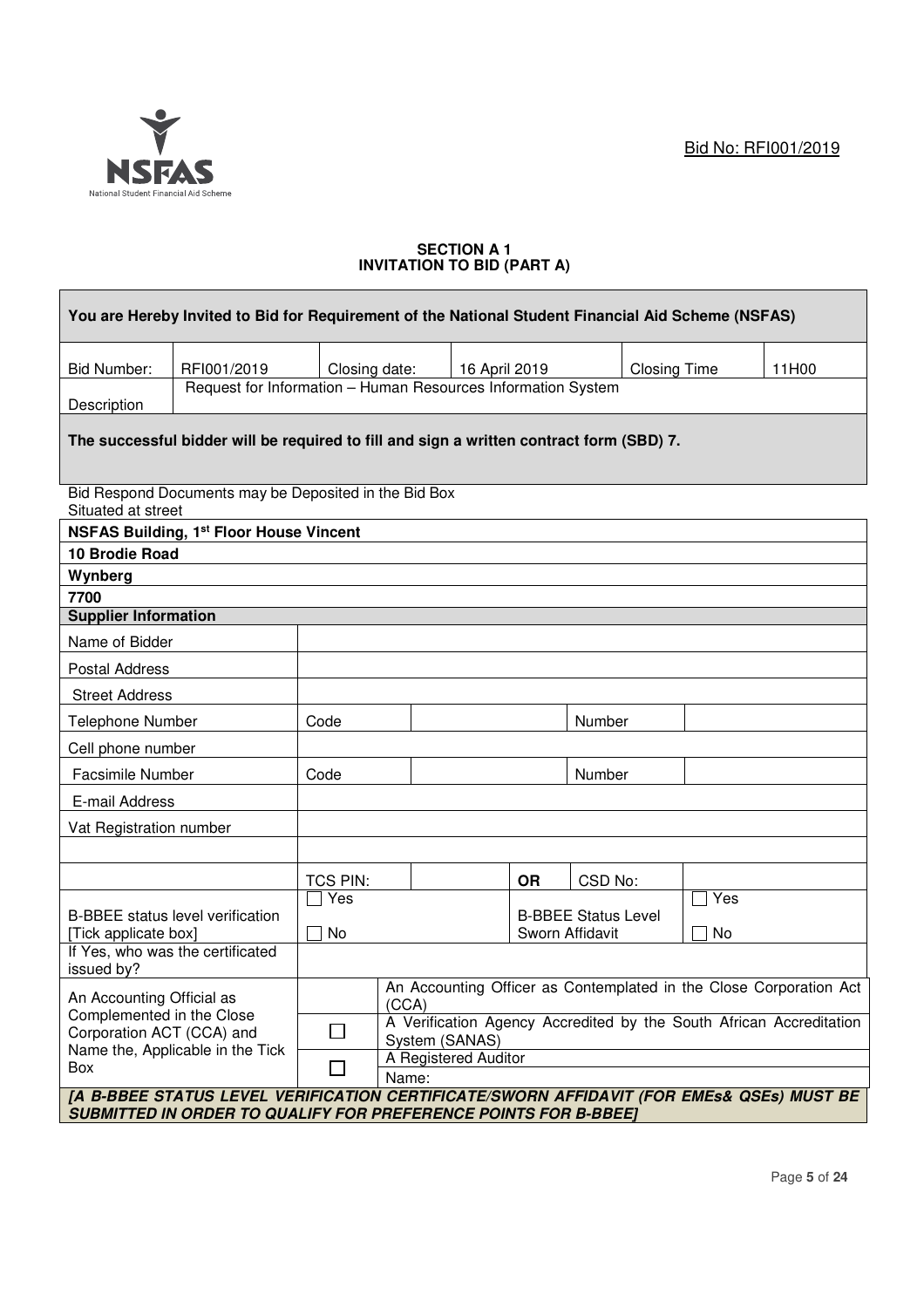

| Are you the accredited<br>representative in South Africa<br>for the goods and<br>services/works offered?                          | $\Box$ Yes<br>No<br><b>IF YES ENCLOSE</b><br>PROOF] | Are you a foreign based<br>supplier for the goods and<br>services/works offered | $\Box$ Yes<br>- INo<br><b>IF YES ANSWER</b><br>PART B:3 BELOW] |
|-----------------------------------------------------------------------------------------------------------------------------------|-----------------------------------------------------|---------------------------------------------------------------------------------|----------------------------------------------------------------|
| <b>Signature of Bidders</b>                                                                                                       |                                                     | <b>DATE</b>                                                                     |                                                                |
| Capacity under which this bid is<br>signed (Attach proof of authority<br>to sign this bid; e.g. resolution of<br>directors, etc.) |                                                     |                                                                                 |                                                                |
| TOTAL NUMBER OF ITEMS<br>OFFERED                                                                                                  |                                                     | TOTAL BID PRICE (ALL<br>INCLUSIVE)                                              |                                                                |
| <b>PROCEDURE</b><br><b>BIDDING</b><br><b>DIRECTED TO:</b>                                                                         | <b>ENQUIRIES</b><br><b>MAY</b><br><b>BE</b>         | TECHNICAL INFORMATION MAY BE DIRECTED TO:                                       |                                                                |
| <b>PUBLIC</b><br>DEPARTMENT/<br><b>ENTITY</b>                                                                                     | <b>NSFAS</b>                                        | <b>CONTACT PERSON</b>                                                           | <b>SCM UNIT</b>                                                |
| <b>CONTACT PERSON</b>                                                                                                             | <b>SCM UNIT</b>                                     | <b>TELEPHONE NUMBER</b>                                                         | 021 763 3200                                                   |
| <b>TELEPHONE NUMBER</b>                                                                                                           | 021 763 3200                                        | <b>FACSIMILE NUMBER</b>                                                         | N/A                                                            |
| <b>FACSIMILE NUMBER</b>                                                                                                           | N/A                                                 | <b>E-MAIL ADDRESS</b>                                                           | scm@nsfas.org.za                                               |
| <b>E-MAIL ADDRESS</b>                                                                                                             | scm@nsfas.org.za                                    |                                                                                 |                                                                |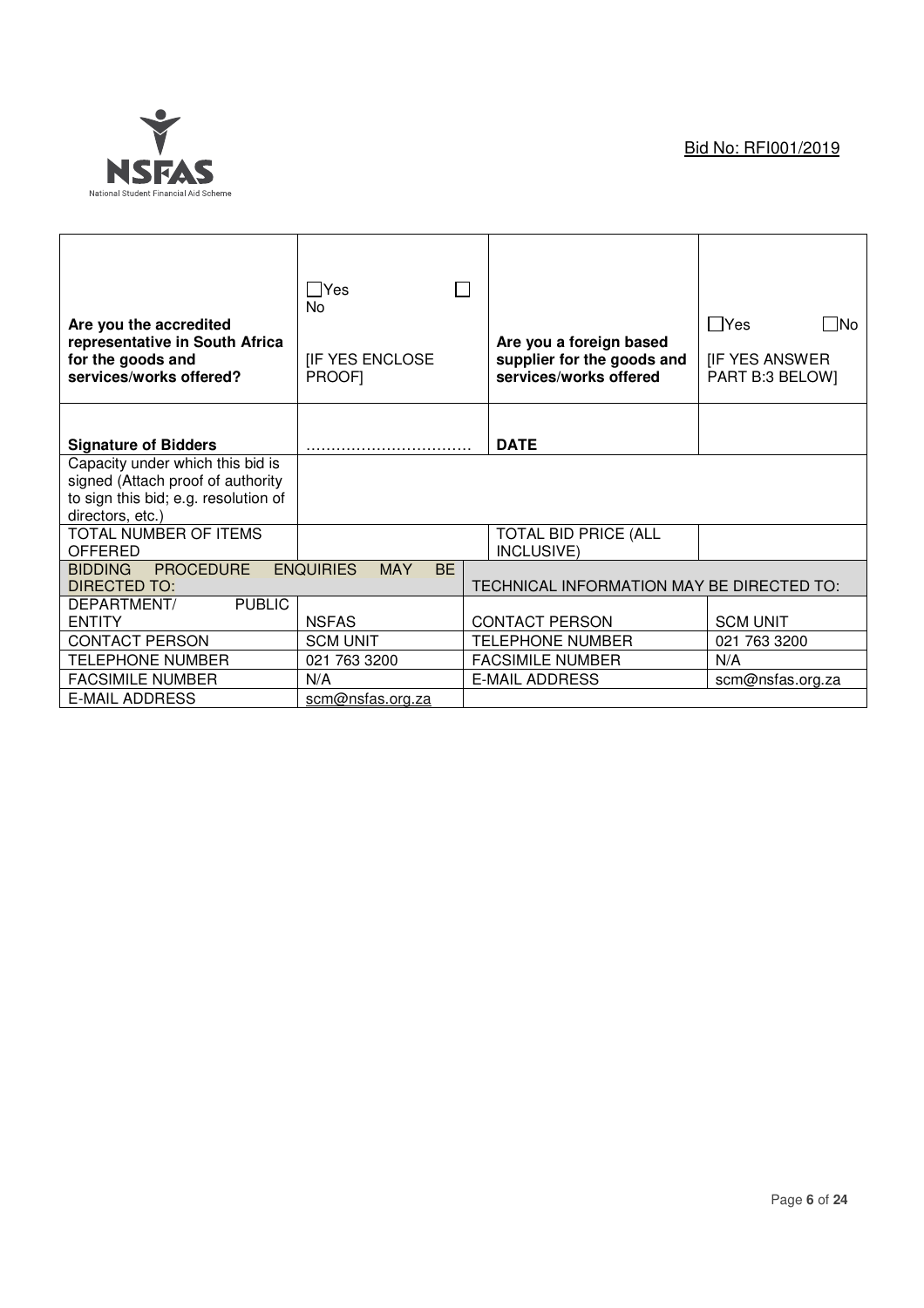

#### **PART B TERMS AND CONDITIONS FOR BIDDING**

## **1. BID SUBMISSION:**

- 1.1. BIDS MUST BE DELIVERED BY THE STIPULATED TIME TO THE CORRECT ADDRESS. LATE BIDS WILL NOT BE ACCEPTED FOR CONSIDERATION.
- **1.2. ALL BIDS MUST BE SUBMITTED ON THE OFFICIAL FORMS PROVIDED– (NOT TO BE RE-TYPED) OR ONLINE**
- **1.3. BIDDERS MUST REGISTER ON THE CENTRAL SUPPLIER DATABASE (CSD) TO UPLOAD MANDATORY INFORMATION NAMELY: (BUSINESS REGISTRATION/ DIRECTORSHIP/ MEMBERSHIP/IDENTITY NUMBERS; TAX COMPLIANCE STATUS; AND BANKING INFORMATION FOR VERIFICATION PURPOSES). B-BBEE CERTIFICATE OR SWORN AFFIDAVIT FOR B-BBEE MUST BE SUBMITTED TO BIDDING INSTITUTION.**
- **1.4. WHERE A BIDDER IS NOT REGISTERED ON THE CSD, MANDATORY INFORMATION NAMELY: (BUSINESS REGISTRATION/ DIRECTORSHIP/ MEMBERSHIP/IDENTITY NUMBERS; TAX COMPLIANCE STATUS MAY NOT BE SUBMITTED WITH THE BID DOCUMENTATION. B-BBEE CERTIFICATE OR SWORN AFFIDAVIT FOR B-BBEE MUST BE SUBMITTED TO BIDDING INSTITUTION.**
- 1.5. THIS BID IS SUBJECT TO THE PREFERENTIAL PROCUREMENT POLICY FRAMEWORK ACT 2000 AND THE PREFERENTIAL PROCUREMENT REGULATIONS, 2017, THE GENERAL CONDITIONS OF CONTRACT (GCC) AND, IF APPLICABLE, ANY OTHER LEGISLATION OR SPECIAL CONDITIONS OF CONTRACT.

## **2. TAX COMPLIANCE REQUIREMENTS**

- 2.1 BIDDERS MUST ENSURE COMPLIANCE WITH THEIR TAX OBLIGATIONS.
- 2.2 BIDDERS ARE REQUIRED TO SUBMIT THEIR UNIQUE PERSONAL IDENTIFICATION NUMBER (PIN) ISSUED BY SARS TO ENABLE THE ORGAN OF STATE TO VIEW THE TAXPAYER'S PROFILE AND TAX STATUS.
- 2.3 APPLICATION FOR TAX COMPLIANCE STATUS (TCS) OR PIN MAY ALSO BE MADE VIA E-FILING. IN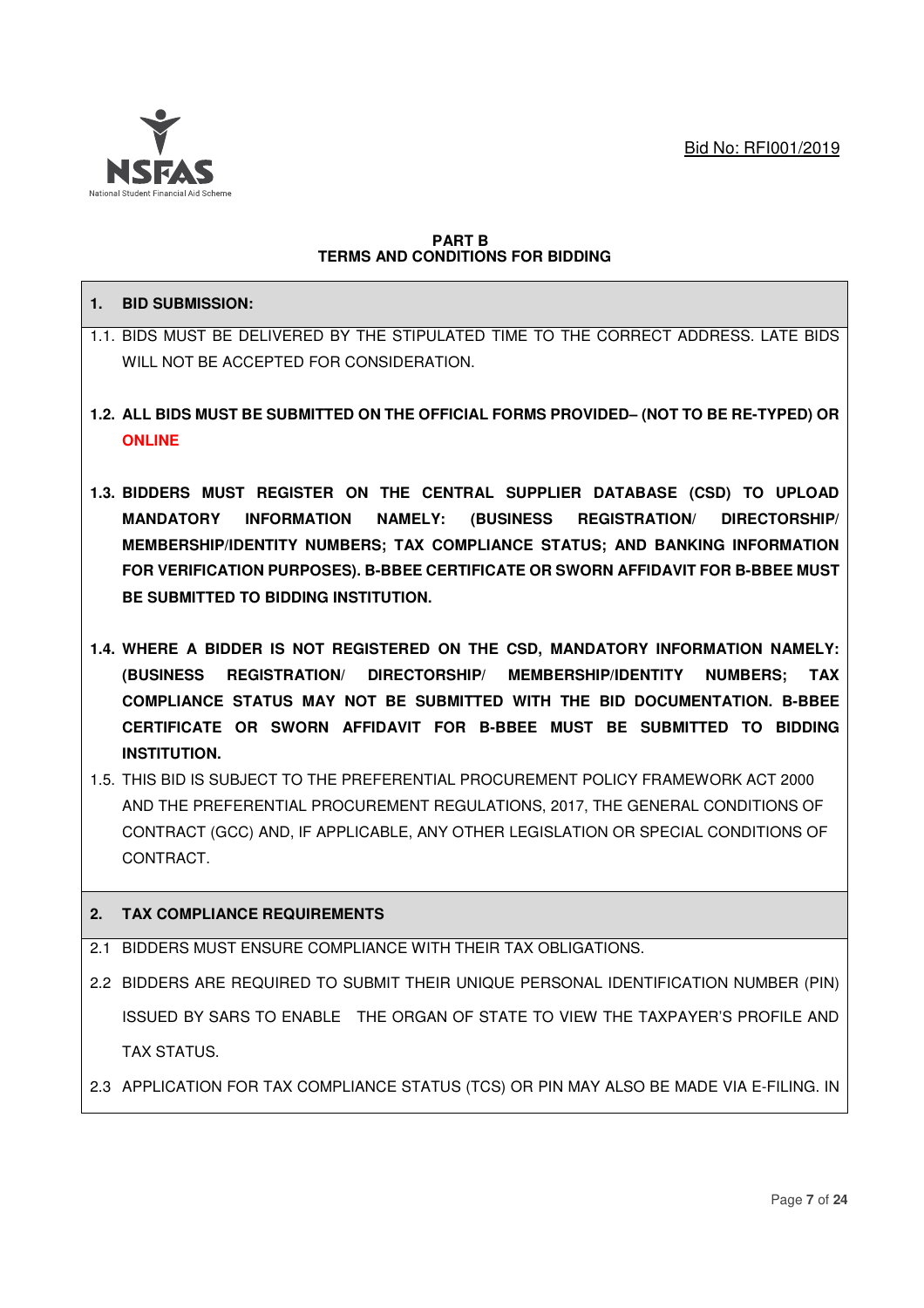

ORDER TO USE THIS PROVISION, TAXPAYERS WILL NEED TO REGISTER WITH SARS AS E-FILERS THROUGH THE WEBSITE WWW.SARS.GOV.ZA.

- 2.4 BIDDERS MAY ALSO SUBMIT A PRINTED TCS TOGETHER WITH THE BID.
- 2.5 IN BIDS WHERE CONSORTIA / JOINT VENTURES / SUB-CONTRACTORS ARE INVOLVED; EACH PARTY MUST SUBMIT A SEPARATE PROOF OF TCS / PIN / CSD NUMBER.
- 2.6 WHERE NO TCS IS AVAILABLE BUT THE BIDDER IS REGISTERED ON THE CENTRAL SUPPLIER DATABASE (CSD), A CSD NUMBER MUST BE PROVIDED.

|                                                                                          | 3. QUESTIONNARE TO BIDDING FOREIGN SUPPLIER                          |               |  |  |  |  |
|------------------------------------------------------------------------------------------|----------------------------------------------------------------------|---------------|--|--|--|--|
|                                                                                          | 3.1. IS THE BIDDER A RESIDENT OF THE REPUBLIC OF SOUTH AFRICA (RSA)? | YES     NO    |  |  |  |  |
|                                                                                          | 3.2. DOES THE BIDDER HAVE A BRANCH IN THE RSA?                       | YES □ NO      |  |  |  |  |
|                                                                                          | 3.3. DOES THE BIDDER HAVE A PERMANENT ESTABLISHMENT IN THE RSA?      | YES $\Box$ NO |  |  |  |  |
|                                                                                          | 3.4. DOES THE BIDDER HAVE ANY SOURCE OF INCOME IN THE RSA?           | YES $\Box$ NO |  |  |  |  |
| IF THE ANSWER IS "NO" TO ALL OF THE ABOVE, THEN, IT IS NOT A REQUIREMENT TO OBTAIN A TAX |                                                                      |               |  |  |  |  |
| <b>COMPLIANCE STATUS / TAX COMPLIANCE SYSTEM PIN CODE FROM THE SOUTH AFRICAN REVENUE</b> |                                                                      |               |  |  |  |  |
|                                                                                          | SERVICE (SARS) AND IF NOT REGISTER AS PER 2.3 ABOVE.                 |               |  |  |  |  |

## **NB: FAILURE TO PROVIDE ANY OF THE ABOVE PARTICULARS MAY RENDER THE BID INVALID**.

#### **Executive Summary**

The National Student Financial Aid Scheme (NSFAS) is a statutory body providing financial aid to eligible students who wish to study at public universities and Technical Vocational Education and Training (TVET) colleges. NSFAS is mandated to manage and distribute funds in accordance with the provisions of the NSFAS Act (Act 56 of 1999).

## **Fraud and Corruption**

All providers are to take note of the implications of contravening the Prevention and Combating of Corrupt Activities Act, Act No 12 of 2004 and any other Act applicable.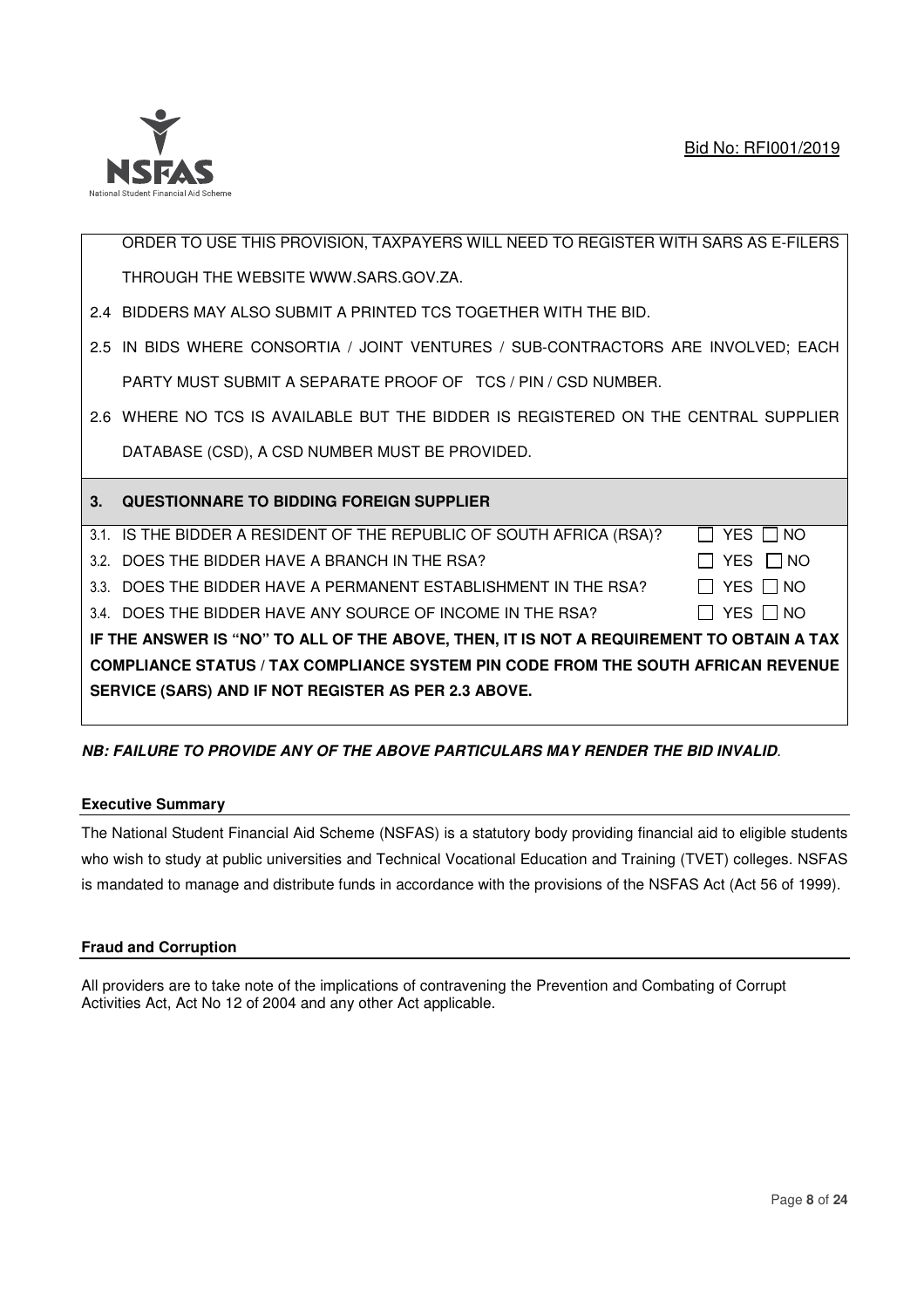

## **Clarifications / Additional information / Rights / Appeals**

#### **Clarification**

Any clarification required by a bidder regarding the meaning or interpretation of the TOR, or any other aspect concerning the bid, are to be requested in writing by email from scm@nsfas.org.za. The bid number should be mentioned in all correspondence. Telephonic requests for clarification will not be accepted. If appropriate, the clarifying information will be made available to all bidders by e-mail only.

#### **Additional Information**

During the evaluation of the bids, additional information may be requested in writing from bidders, for clarity. Replies to such requests must be submitted, within 5 (five) working days from the date of request, or as otherwise indicated. Failure to comply, may lead to your bid being disregarded.

#### **Rights**

NSFAS reserves the right to invite the shortlisted for a presentation as part of the bid process.

#### **Appeals**

The unsuccessful bidder (s) has a period of fourteen (14) working days following the date of the letter of regret to formally lodge an appeal. The appeal should include the reasons of the appeal, the way in which the bidder's rights have been affected, and how the bidder would like the matter to be fixed. All formal appeals should be forwarded to scm@nsfas.org.za

#### **Submitting Bids**

**One (1) original and one (1) hard copy**, i.e. two documents must be handed in/delivered to:

The deposit box situated at: 1st Floor, House Vincent Brodie Road **Wynberg** 7801 Tenders can be delivered and deposited into the tender box between 08:30 and 17:00, Mondays to Fridays and, prior to the closing date, and between 08:30 and 11:00 on the closing date.

No faxed or e-mailed quotations will be accepted. All tenders must be submitted on the official forms (not to be re typed).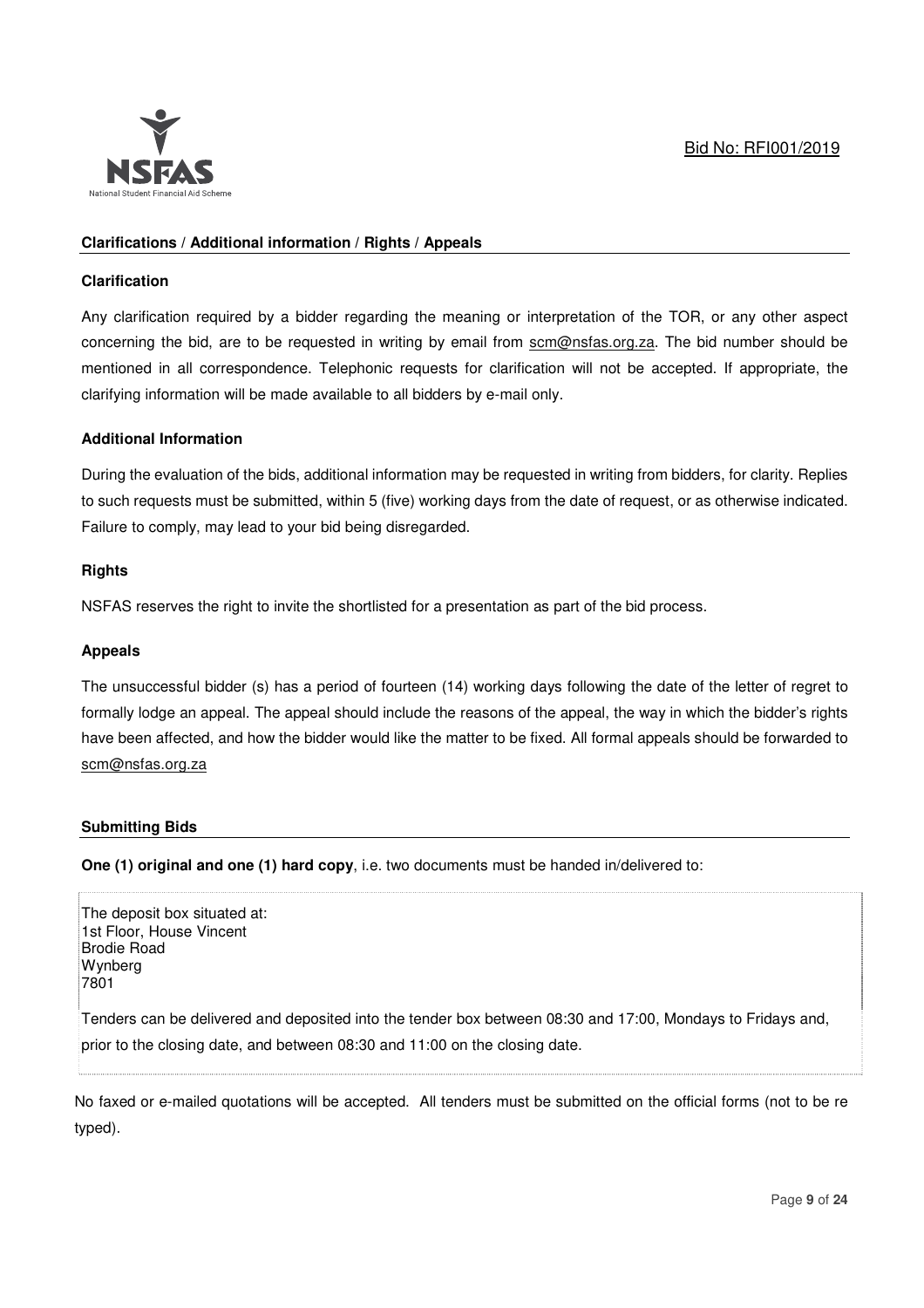

**Only bids that are submitted as one (1) original and one (1) copy will be accepted as valid and responsive.**  The original and copies will be distributed to the bid evaluation committee and must contain the same information; and must all be nearly marked and professionally presented. All bid documents should be referenced.

Respondents should ensure that tender documents are delivered to NSFAS before the closing date and time to the correct physical address. If the tender document is late, it will not be accepted and will be disregarded.

Any tender submitted shall remain valid, irrevocable and open for written acceptance by NSFAS for a period of 120 (one hundred and twenty) days. A tender submitted shall further be deemed to remain valid after the expiry of the above mentioned 120-day period until formal acceptance by NSFAS, unless NSFAS is notified in writing by the tenderer of anything to the contrary (including any further conditions the tender may introduce). Any further conditions that the tenderer may introduce will be considered at the sole discretion of NSFAS.

Bidders must indicate on the cover of each document whether it is the original or a copy. Copies must be numbered, e.g. Copy 1. Bids should be submitted in a sealed envelope, marked with:

- Bid number (**RFI001/2019**)
- Closing date and time **(16 April 2019 at 11h00)**
- The name and address of the bidder

Documents submitted on time by bidders shall not be returned.

#### **LATE BIDS**

Bids received late will not be considered for evaluation purposes. A bid will be considered late if it arrived even one second after 11:00 am or any time thereafter. The tender (bid) box shall be locked at exactly 11:00 am and bids arriving late will not be considered under any circumstances. Bidders are therefore strongly advised to ensure that bids be dispatched allowing enough time for any unforeseen events that may delay the delivery of the bid.

Bids sent to the NSFAS via courier shall be deemed to be received at the date and time of arrival at the NSFAS premises (tender/bid box or reception). Bids received at the physical address after the closing date and time of the bid, shall therefore be deemed to be received late. **Bidders should allow time to access the premises due to security arrangements that need to be observed.**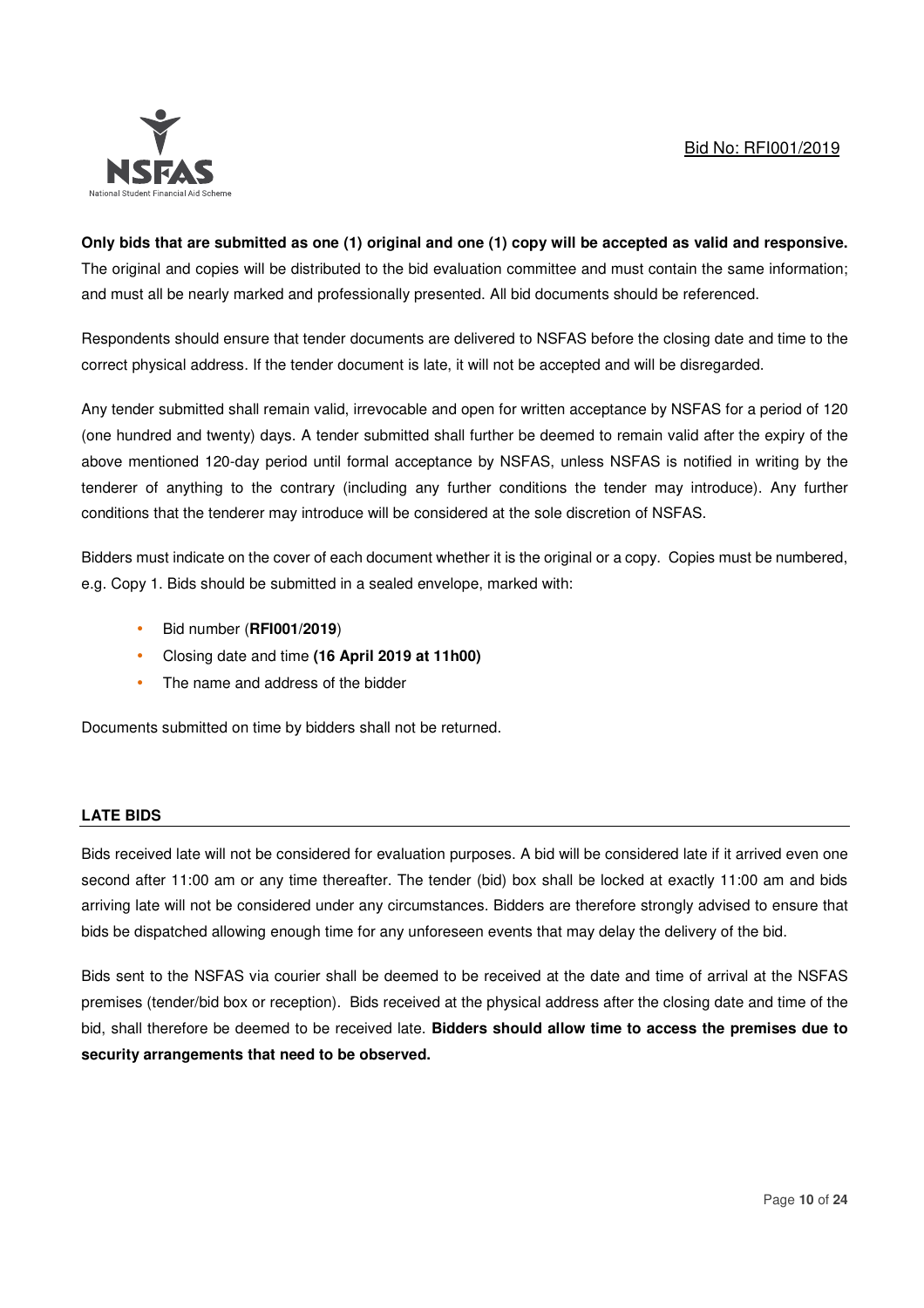

# **REQUEST FOR INFORMATION (RFI) HUMAN RESOURCES INFORMATION SYSTEM**

The National Student Financial Aid Scheme (NSFAS) is a public entity accountable to the Department of Higher Education and Training (DHET). It provides financial assistance to eligible students at public universities and at Technical, Vocational, Education and Training ("TVET") colleges throughout South Africa. In order for NSFAS to deliver on the mandate, it is critical for it to have employees that will drive its strategy and for it to comply with the labour legislation of the country.

The Human Resources department is the custodian of employee's data which should be easily accessible and be presented in form of human resources reports.

NSFAS hereby extends an invitation to potential service providers of Human Resources Information Systems to provide proposals for the comprehensive Human Resources Information System.

The Service providers are requested to provide a system that will be able to do the following:

- Recruitment report
- Employment Equity Plan and reports
- Payroll report
- Personal information for employees
- Employment history
- Disciplinary and Grievance report
- Training plan and reports
- Talent Management
- Record of contractual studies
- Employee off boarding
- Performance management
- Organisational Culture Plan and tracking tool
- Job Description platform
- Job Evaluation tracking tool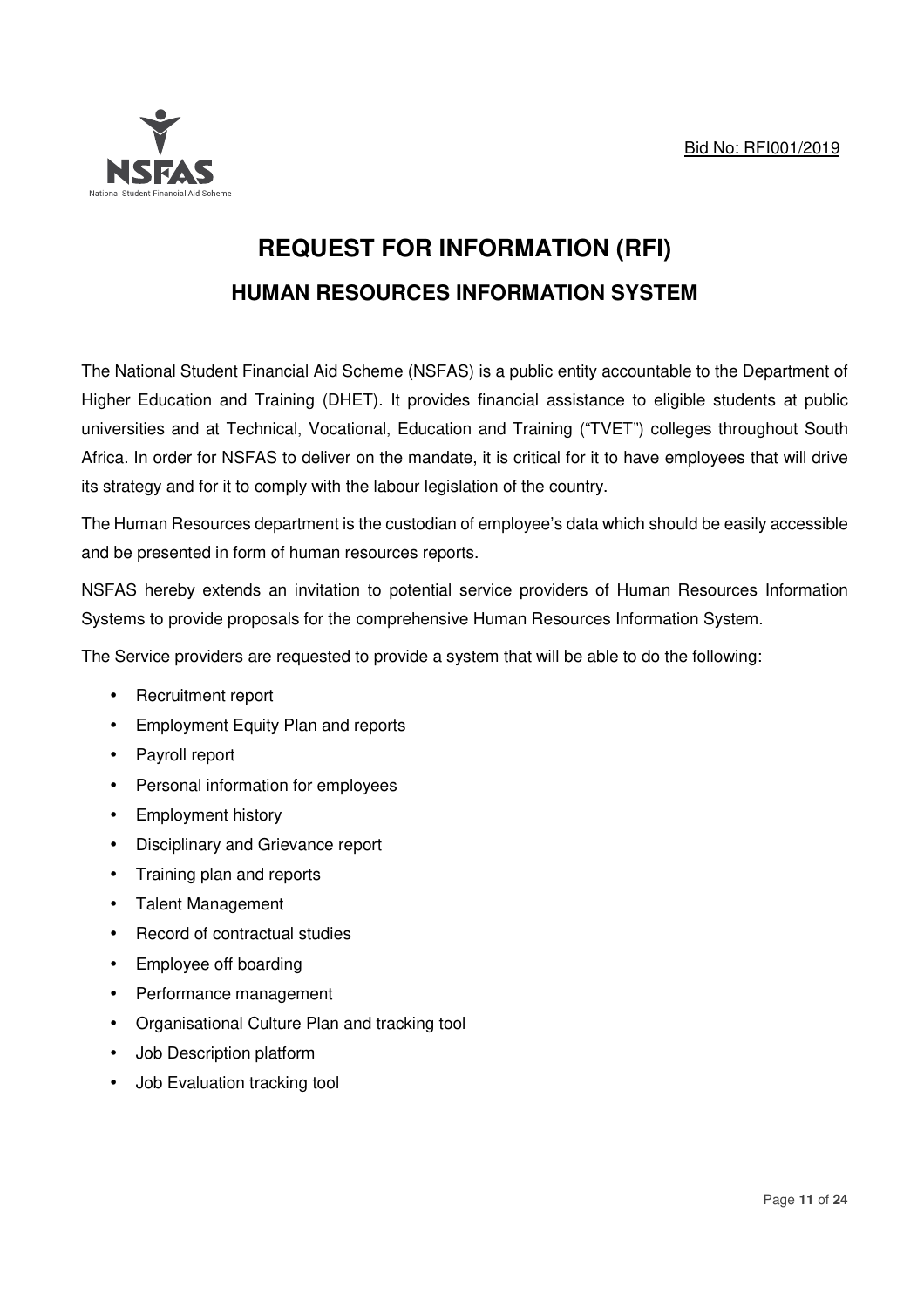

Any information received will be subject to the conclusion of a non-disclosure agreement.

If you are an service provider the Request for Information form can be found NSFAS website www.nsfas.org.za .For general enquiries kindly e-mail lungisamt@nsfas.org.za. Please note that only emailed enquiries will be responded to. Request for Information form must be in a sealed envelope and a clearly marked RFI PROPOSALS FOR PROVISION OF HUMAN REASOURCES INFORMATION SYSTEM be placed in the **NSFAS office Tender Box. NSFAS, 1st Floor, House Vincent, 10 Brodie Road, Wynberg, Cape Town by no later than 11h00 am**.

**Closing date: 16 April at 11h00**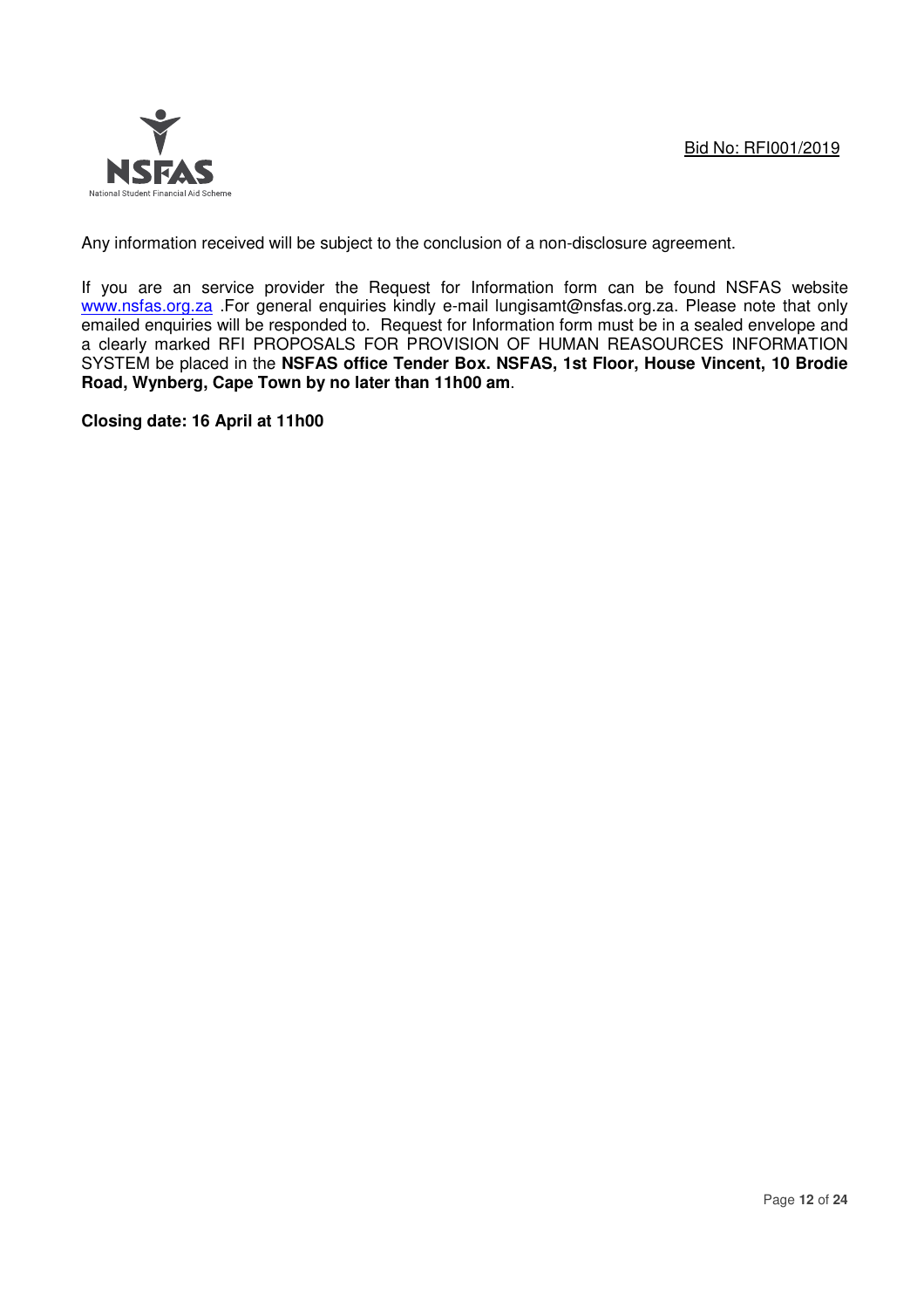

#### **SBD4**

#### **1. Declaration of Interest**

This declaration will be used by institutions to ensure that when goods and services are being procured, all reasonable steps are taken to combat the abuse of the supply chain management system.

The bid of any bidder may be disregarded if that bidder, or any of its directors have:

- A. abused the NSFAS's supply chain management system;
- B. committed fraud or any other improper conduct in relation to such system; or
- C. failed to perform on any previous contract.

#### **In order to give effect to the above, the following questionnaire must be completed and submitted with the bid**.

| The following particulars must be furnished: |                                                                                          |  |  |  |
|----------------------------------------------|------------------------------------------------------------------------------------------|--|--|--|
| 2.1                                          | Full Name of bidder or his or her representative:                                        |  |  |  |
|                                              |                                                                                          |  |  |  |
| 2.2                                          | Identity Number:                                                                         |  |  |  |
|                                              |                                                                                          |  |  |  |
| 2.3                                          | Position occupied in the Company (director, trustee, shareholder <sup>2</sup> , member): |  |  |  |
|                                              |                                                                                          |  |  |  |

| 2.4 | Begistration number of the company, enterprise, close corporation, partnership agreement or trust: |
|-----|----------------------------------------------------------------------------------------------------|
|     |                                                                                                    |

2.5 | Tax Reference Number: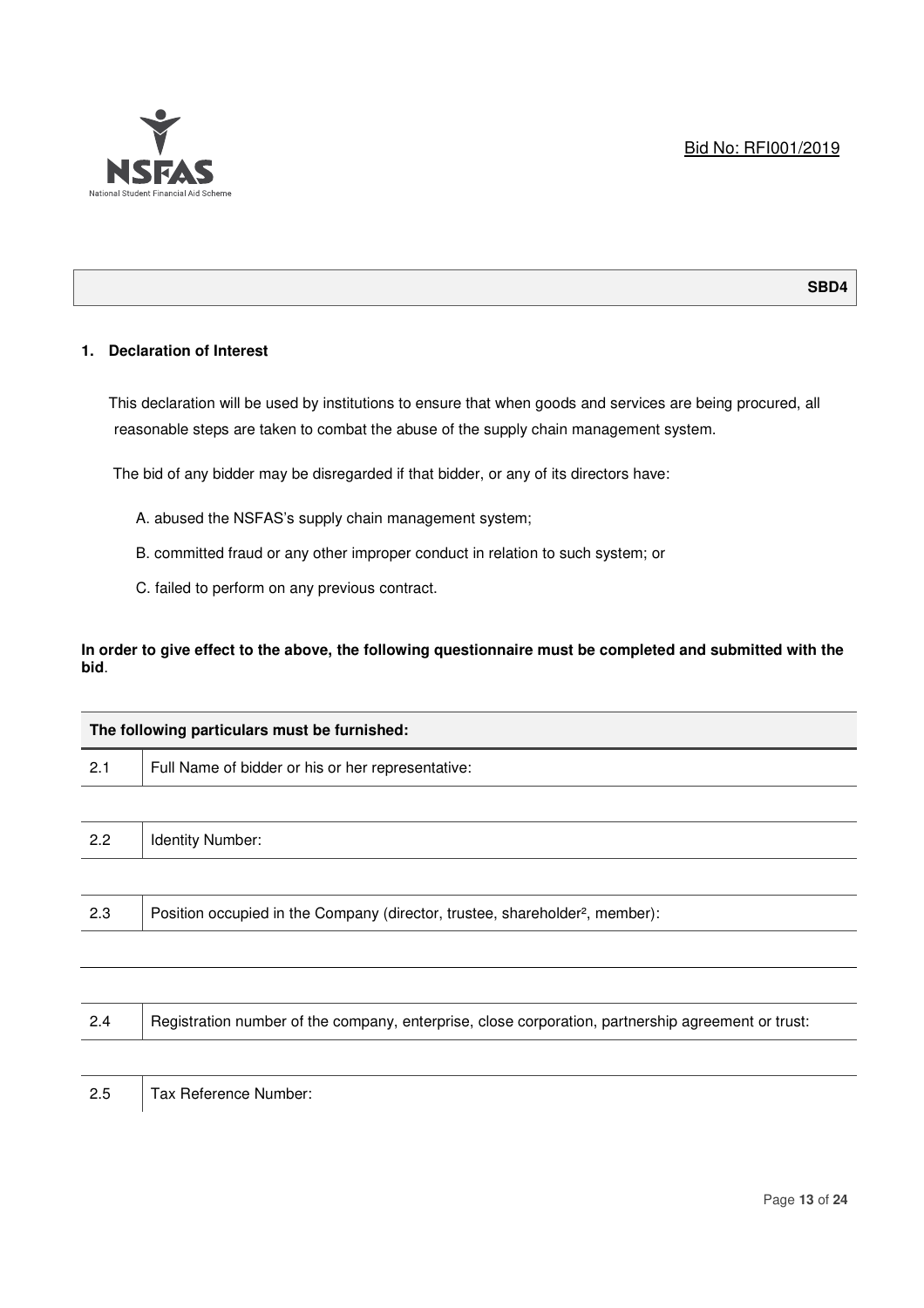

| 2.6    |                                                                                                                                                                                                                     | <b>VAT Registration Number:</b> |                                                            |  |  |  |  |
|--------|---------------------------------------------------------------------------------------------------------------------------------------------------------------------------------------------------------------------|---------------------------------|------------------------------------------------------------|--|--|--|--|
|        |                                                                                                                                                                                                                     |                                 |                                                            |  |  |  |  |
| 2.6.1  | The names of all directors / trustees / shareholders / members, their individual identity numbers, tax<br>reference numbers and, if applicable, employee / PESAL numbers must be indicated in paragraph 3<br>below. |                                 |                                                            |  |  |  |  |
| 2.7    | Are you or any person connected with the bidder presently employed by the state?                                                                                                                                    |                                 |                                                            |  |  |  |  |
|        | <b>Yes</b>                                                                                                                                                                                                          | No.                             |                                                            |  |  |  |  |
| 2.7.2. | If yes, furnish the following particulars:                                                                                                                                                                          |                                 |                                                            |  |  |  |  |
|        |                                                                                                                                                                                                                     |                                 | Name of person / director / trustee / shareholder/ member: |  |  |  |  |

|--|

Position occupied in the state institution:

#### "State" means

- (a) Any national or provincial department, national or provincial public entity or constitutional institution within the meaning of the Public Finance Management Act, 1999 (Act No 1 of 1999);
- (b) Any municipality or municipal entity;
- (c) Provincial legislature;
- (d) National Assembly or the National Council of Provinces;
- (e) Parliament.

 "Shareholder" means a person who owns shares in the company and is actively involved in the management of the enterprise or business and exercises control over the enterprise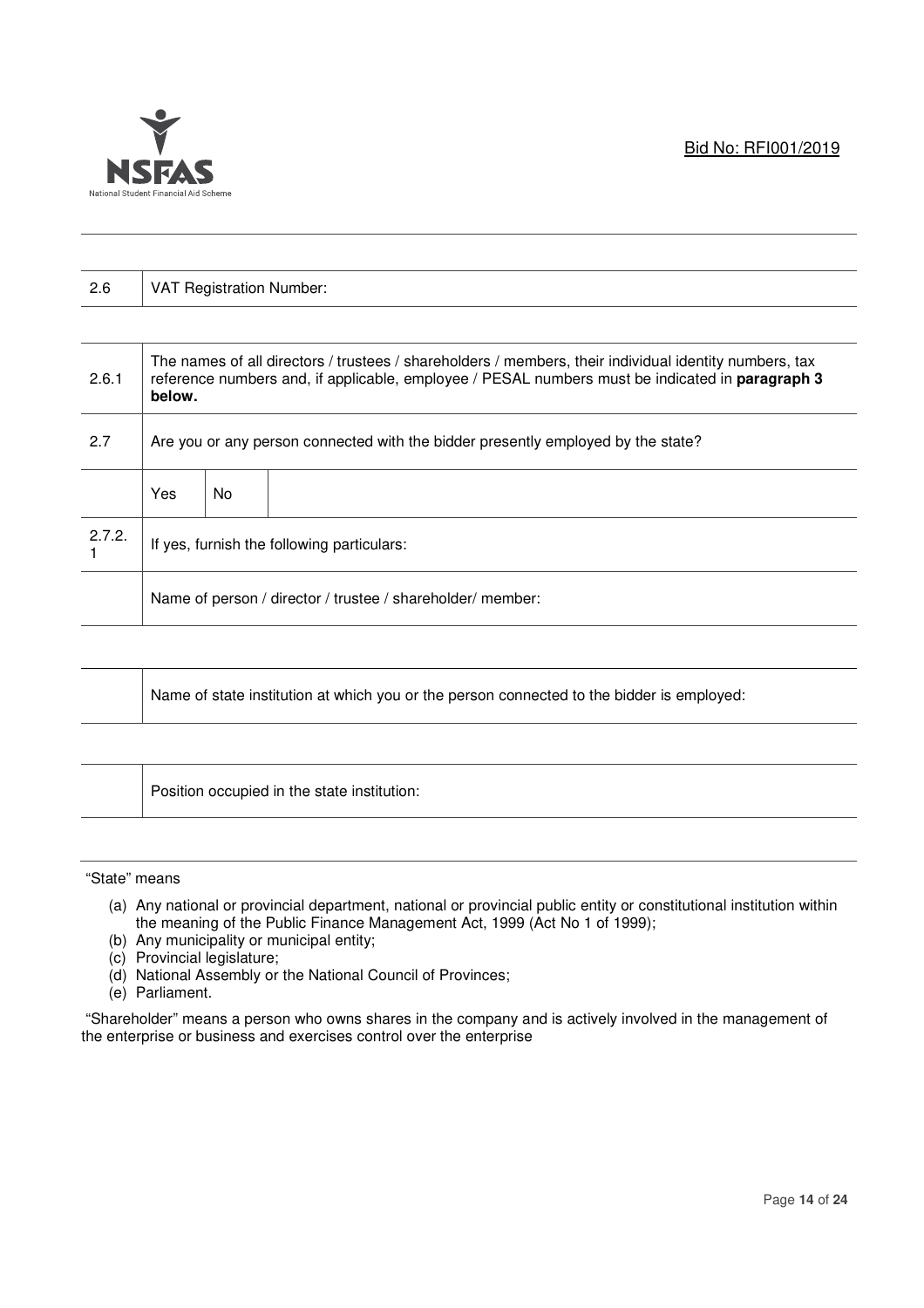

|             |                                                                                                                                                                                                                                                  | Any other particulars:                                                                                                                                          |                                                                                                              |  |  |  |  |  |  |
|-------------|--------------------------------------------------------------------------------------------------------------------------------------------------------------------------------------------------------------------------------------------------|-----------------------------------------------------------------------------------------------------------------------------------------------------------------|--------------------------------------------------------------------------------------------------------------|--|--|--|--|--|--|
| 2.7.2       |                                                                                                                                                                                                                                                  | If you are presently employed by the state, did you obtain the appropriate authority to undertake<br>remunerative work outside employment in the public sector? |                                                                                                              |  |  |  |  |  |  |
|             | Yes                                                                                                                                                                                                                                              | No                                                                                                                                                              |                                                                                                              |  |  |  |  |  |  |
| 2.7.2.      |                                                                                                                                                                                                                                                  |                                                                                                                                                                 | If yes, did you attach proof of such authority to the bid document?                                          |  |  |  |  |  |  |
|             | bid.                                                                                                                                                                                                                                             |                                                                                                                                                                 | Note: Failure to submit proof of such authority, where applicable, may result in the disqualification of the |  |  |  |  |  |  |
|             | Yes                                                                                                                                                                                                                                              | <b>No</b>                                                                                                                                                       |                                                                                                              |  |  |  |  |  |  |
| 2.7.2.<br>2 |                                                                                                                                                                                                                                                  |                                                                                                                                                                 | If no, furnish reasons for non-submission of such proof:                                                     |  |  |  |  |  |  |
| 2.8         | Did you or your spouse, or any of the company's directors / trustees / shareholders / members or their<br>spouses conduct business with the state in the previous twelve months?                                                                 |                                                                                                                                                                 |                                                                                                              |  |  |  |  |  |  |
|             | Yes                                                                                                                                                                                                                                              | No                                                                                                                                                              |                                                                                                              |  |  |  |  |  |  |
| 2.8.1       | If so, furnish particulars:                                                                                                                                                                                                                      |                                                                                                                                                                 |                                                                                                              |  |  |  |  |  |  |
| 2.9         | Do you, or any person connected with the bidder, have any relationship (family, friend, other) with a<br>person employed by the state and who may be involved with the evaluation and or adjudication of this<br>bid?                            |                                                                                                                                                                 |                                                                                                              |  |  |  |  |  |  |
|             | Yes                                                                                                                                                                                                                                              | No                                                                                                                                                              |                                                                                                              |  |  |  |  |  |  |
| 2.9.1       | If so, furnish particulars:                                                                                                                                                                                                                      |                                                                                                                                                                 |                                                                                                              |  |  |  |  |  |  |
| 2.10        | Are you, or any person connected with the bidder, aware of any relationship (family, friend, other)<br>between any other bidder and any person employed by the state who may be involved with the<br>evaluation and or adjudication of this bid? |                                                                                                                                                                 |                                                                                                              |  |  |  |  |  |  |
|             | Yes                                                                                                                                                                                                                                              | No                                                                                                                                                              |                                                                                                              |  |  |  |  |  |  |
| 2.10.1      |                                                                                                                                                                                                                                                  | If so, furnish particulars:                                                                                                                                     |                                                                                                              |  |  |  |  |  |  |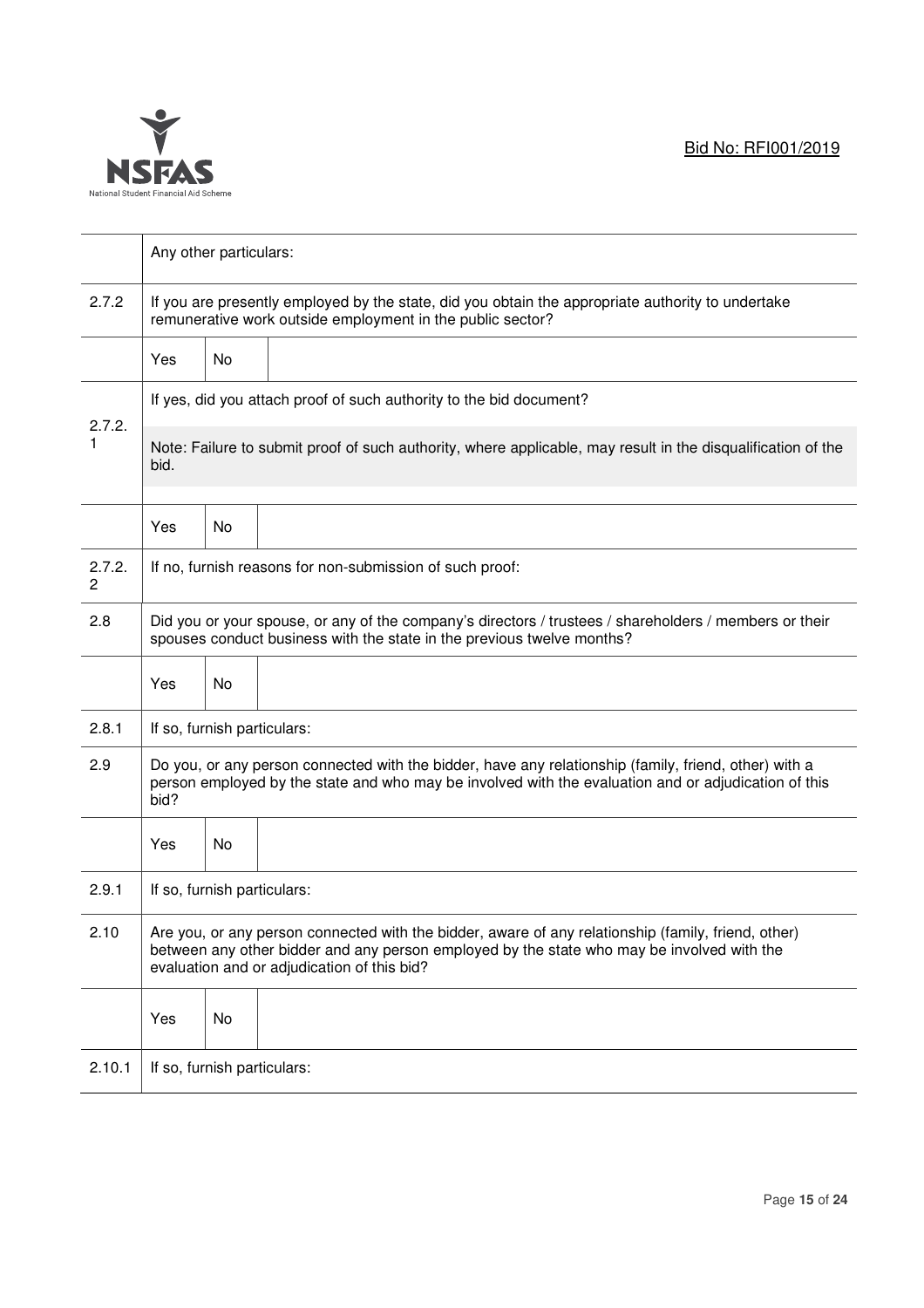

| 2.11   |                             | Do you or any of the directors / trustees / shareholders / members of the company have any interest in<br>any other related companies whether or not they are bidding for this contract? |  |  |  |  |  |  |
|--------|-----------------------------|------------------------------------------------------------------------------------------------------------------------------------------------------------------------------------------|--|--|--|--|--|--|
|        | Yes                         | No.                                                                                                                                                                                      |  |  |  |  |  |  |
| 2.11.1 | If so, furnish particulars: |                                                                                                                                                                                          |  |  |  |  |  |  |

#### **Full details of directors / trustees / members / shareholders**.

| <b>Full Name</b> | <b>Identity Number</b> | Personal Income Tax<br>Reference Number | State Employee Number /<br>PERSEL Number |
|------------------|------------------------|-----------------------------------------|------------------------------------------|
|                  |                        |                                         |                                          |
|                  |                        |                                         |                                          |
|                  |                        |                                         |                                          |
|                  |                        |                                         |                                          |
|                  |                        |                                         |                                          |
|                  |                        |                                         |                                          |
|                  |                        |                                         |                                          |
|                  |                        |                                         |                                          |
|                  |                        |                                         |                                          |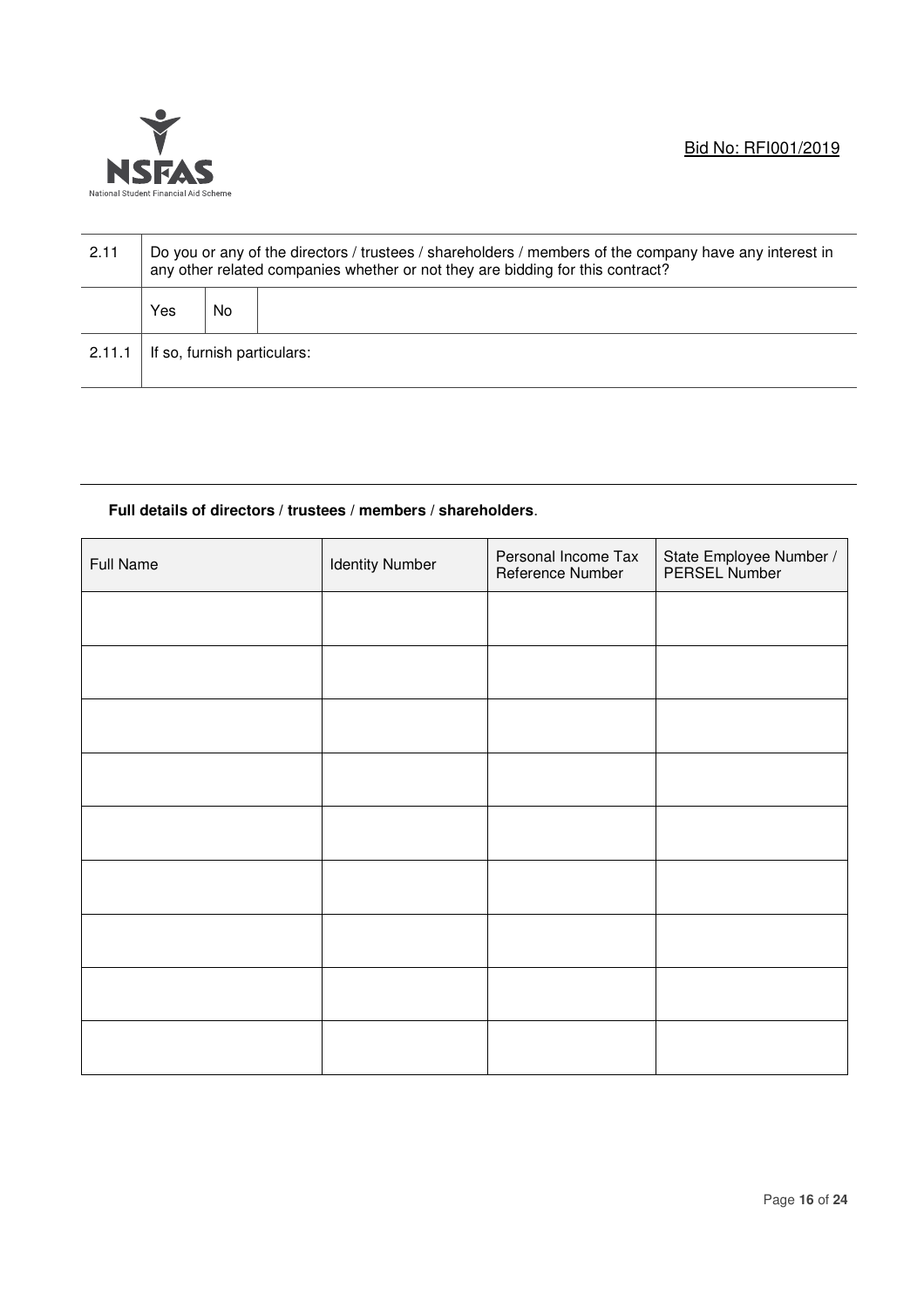

## **Declaration**

I, the undersigned (NAME)………………………………………………………………………

Certify that the information furnished in paragraphs 2 and 3 above is correct. I accept that the state may reject the bid or act against me should this declaration prove to be false.

| Signature       | <b>Date</b>    |
|-----------------|----------------|
|                 |                |
| <b>Position</b> | Name of bidder |
|                 |                |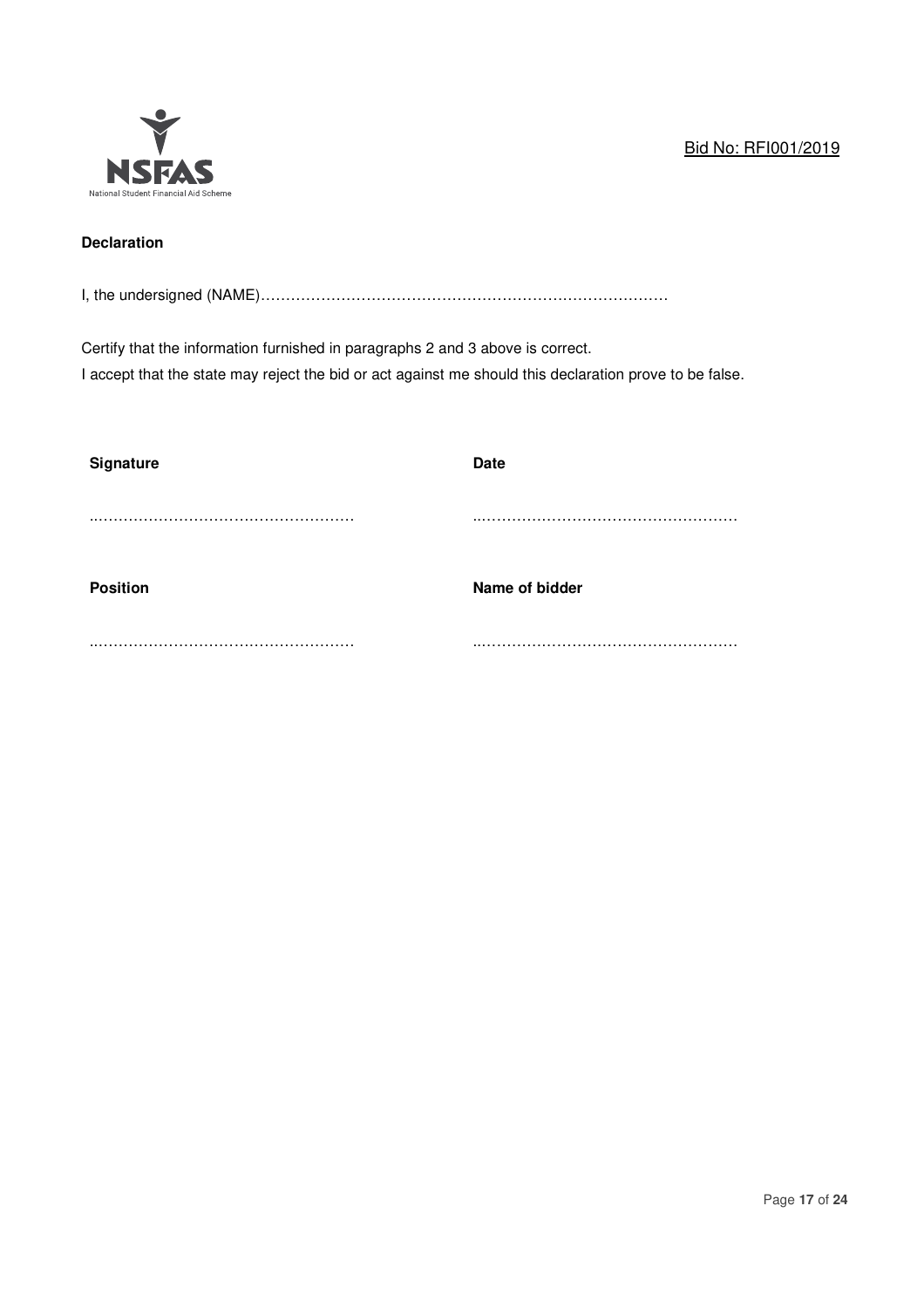

#### **Declaration of bidder's past Supply Chain Management practices**

**SBD 8** 

This declaration will be used by institutions to ensure that when goods and services are being procured, all reasonable steps are taken to combat the abuse of the supply chain management system.

The bid of any bidder may be disregarded if that bidder, or any of its directors have -

- (a) abused the institution's supply chain management system;
- (b) committed fraud or any other improper conduct in relation to such system; or
- (c) failed to perform on any previous contract.

In order to give effect to the above, **the following questionnaire must be completed and submitted with the bid.**

**The following particulars must be furnished:** 

|      | Is the bidder or any of its directors listed on the National Treasury's Database of Restricted Suppliers as<br>companies or persons prohibited from doing business with the public sector?                                                                                                                                                                                                                                   |                             |  |  |
|------|------------------------------------------------------------------------------------------------------------------------------------------------------------------------------------------------------------------------------------------------------------------------------------------------------------------------------------------------------------------------------------------------------------------------------|-----------------------------|--|--|
| 1.1. | (Companies or persons who are listed on this Database were informed in writing of this restriction by the<br>Accounting Officer/Authority of the institution that imposed the restriction after the audi alteram partem<br>rule was applied).                                                                                                                                                                                |                             |  |  |
|      | Database of Restricted Suppliers now resides on the National<br>The<br>Treasury's website<br>(http://www.treasury.gov.za) and can be accessed by clicking on its link at the bottom of the home page.                                                                                                                                                                                                                        |                             |  |  |
|      | Yes                                                                                                                                                                                                                                                                                                                                                                                                                          | No.                         |  |  |
| 1.2. |                                                                                                                                                                                                                                                                                                                                                                                                                              | If so, furnish particulars: |  |  |
| 1.3. | Is the bidder or any of its directors listed on the Register for Tender Defaulters in terms of section 29 of<br>Prevention<br>Combating<br>Corrupt<br>Activities<br>(No<br>12 <sup>12</sup><br>the<br>of<br>Act<br>$2004$ ?<br>and<br>0f<br>Register for Tender Defaulters can be accessed on the National Treasury's website<br>The<br>(http://www.treasury.gov.za) by clicking on its link at the bottom of the home page. |                             |  |  |
|      | Yes                                                                                                                                                                                                                                                                                                                                                                                                                          | No                          |  |  |
| 1.4. |                                                                                                                                                                                                                                                                                                                                                                                                                              | If so, furnish particulars: |  |  |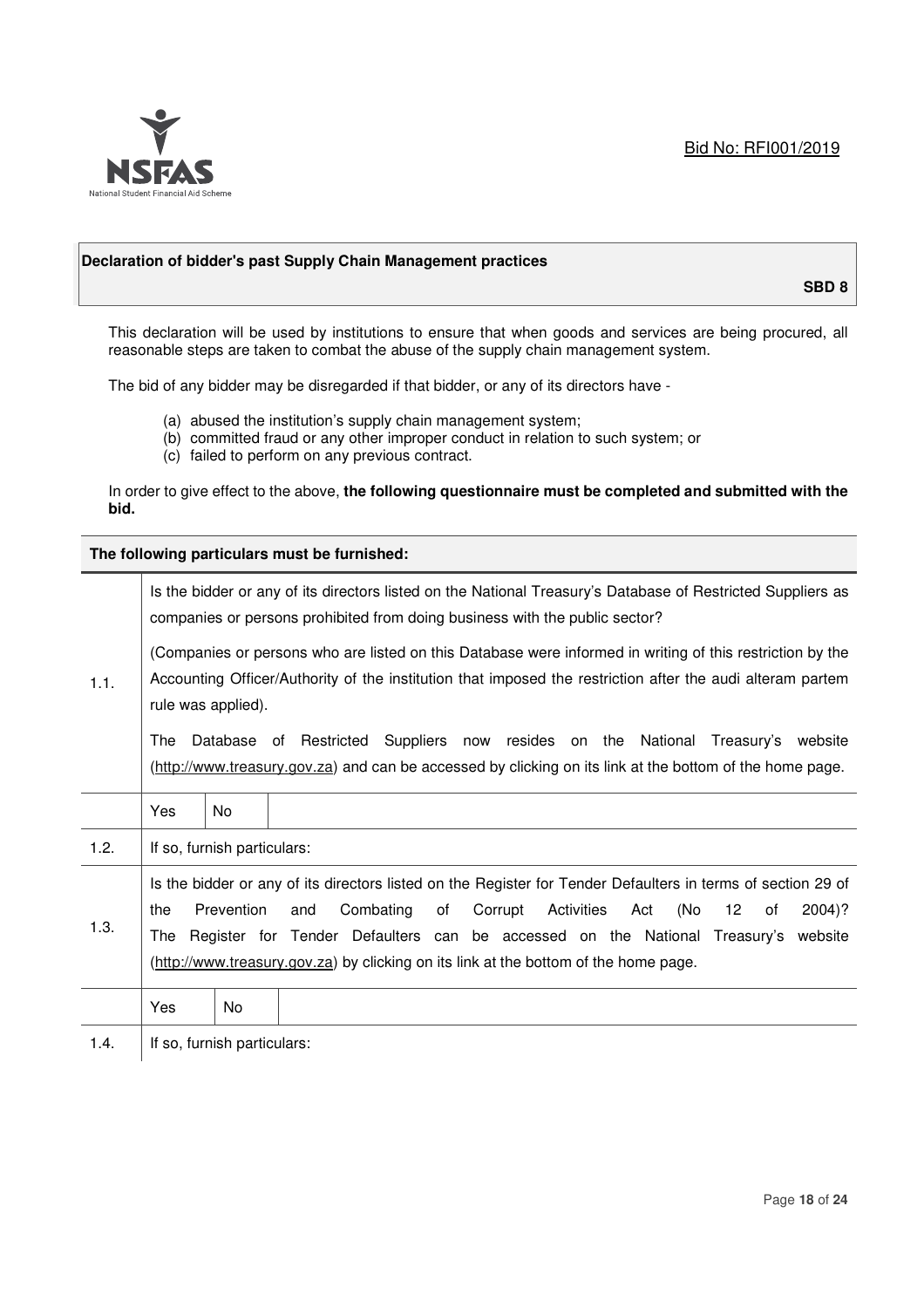

| 1.5. | Was the bidder or any of its directors convicted by a court of law (including a court outside of the<br>Republic of South Africa) for fraud or corruption during the past five years? |    |  |
|------|---------------------------------------------------------------------------------------------------------------------------------------------------------------------------------------|----|--|
|      | Yes                                                                                                                                                                                   | No |  |
| 1.6. | If so, furnish particulars:                                                                                                                                                           |    |  |
| 1.7. | Was any contract between the bidder and any organ of state terminated during the past five years on<br>account of failure to perform on or comply with the contract?                  |    |  |
|      | Yes                                                                                                                                                                                   | No |  |
| 1.8. | If so, furnish particulars:                                                                                                                                                           |    |  |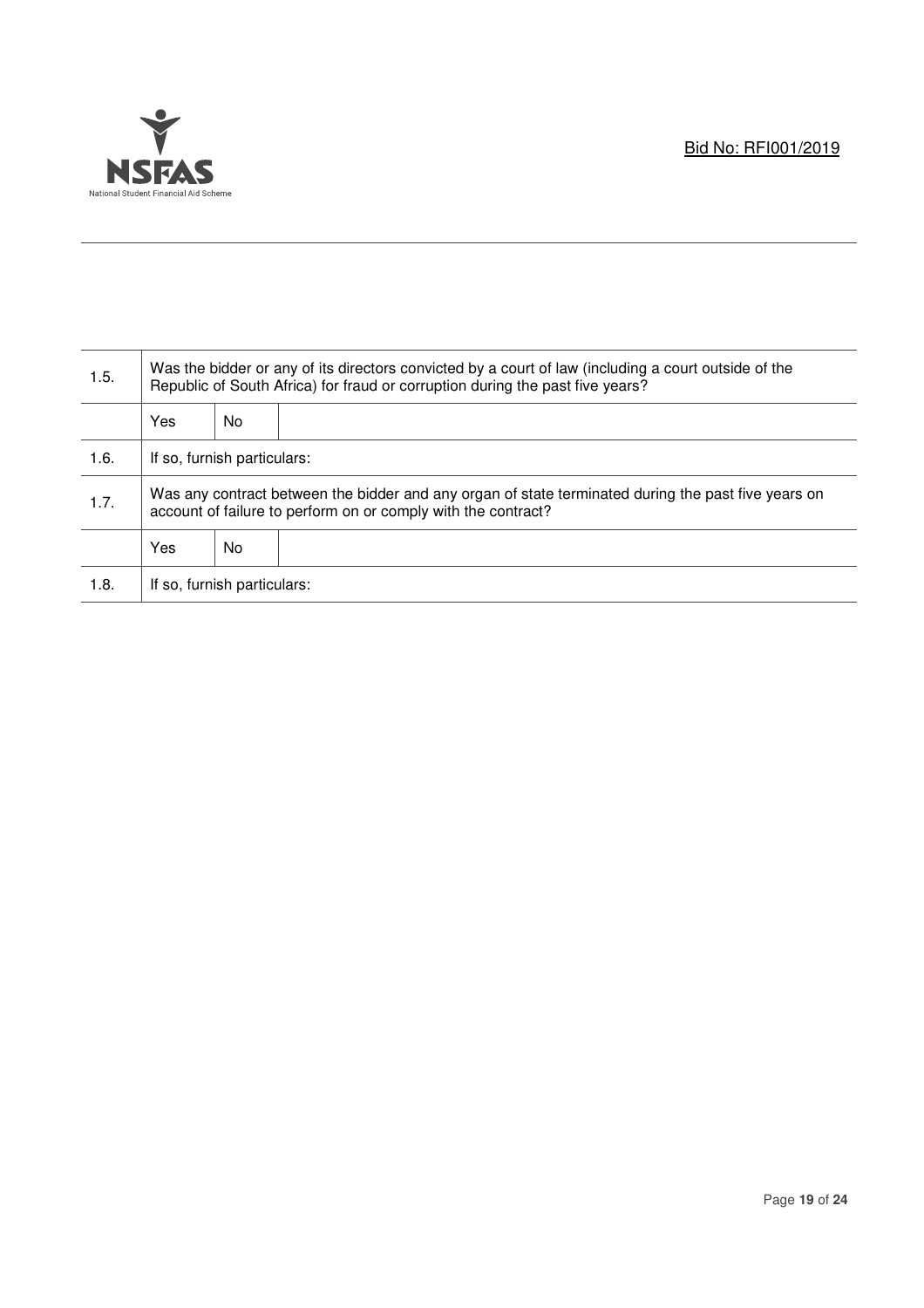

## **Declaration**

I, the undersigned (NAME)………………………………………………………………………

Certify that the information furnished on the declaration from is true and correct.

I accept that, in addition to cancellation of a contract, action may be taken against me should this declaration provide to be false.

| <b>Signature</b> | <b>Date</b>    |
|------------------|----------------|
|                  |                |
| <b>Position</b>  | Name of bidder |
|                  |                |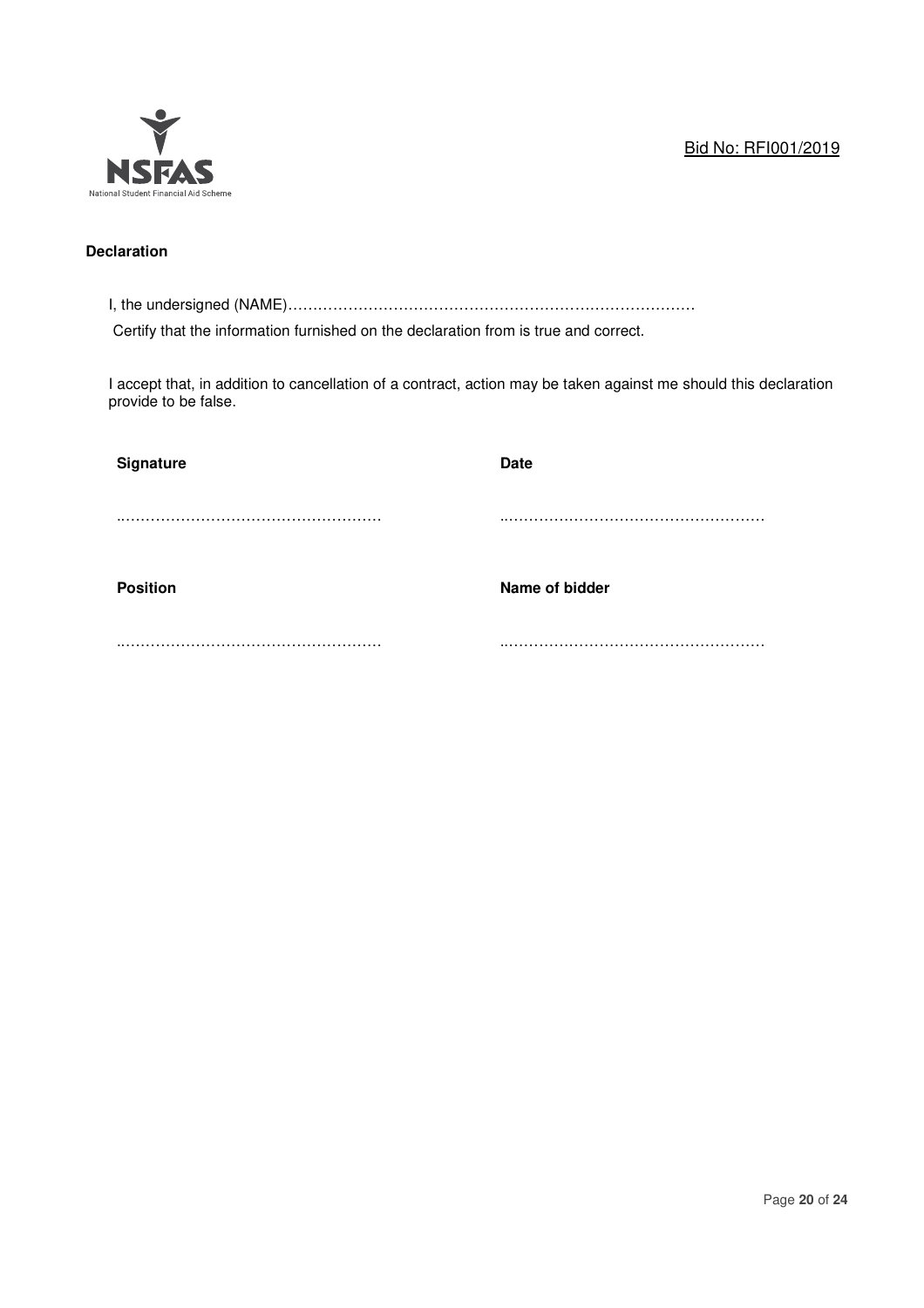

#### **SBD 9**

#### **CERTIFICATE OF INDEPENDENT BID DETERMINATION**

I, the undersigned, in submitting the accompanying bid in response to the invitation for the bid made by: NSFAS

(Name of Institution)

Do hereby make the following statements that I certify to be true and complete in every respect:

| I certify, on behalf of: | that: |
|--------------------------|-------|
| (Name of Bidder)         |       |

- 1. I have read, and I understand the contents of this Certificate;
- 6.1. I understand that the accompanying bid will be disqualified if this Certificate is found not to be true and complete in every respect;
- 6.2. I am authorized by the bidder to sign this Certificate, and to submit the accompanying bid, on behalf of the bidder;
- 6.3. Each person whose signature appears on the accompanying bid has been authorized by the bidder to determine the terms of, and to sign the bid, on behalf of the bidder;
- 6.4. For the purposes of this Certificate and the accompanying bid, I understand that the word "competitor" shall include any individual or organization, other than the bidder, whether or not affiliated with the bidder, who:
	- 6.4.1.1.1. has been requested to submit a bid in response to this bid invitation;
	- 6.4.1.1.2. could potentially submit a bid in response to this bid invitation, based on their qualifications,
	- 6.4.1.1.3. Abilities or experience;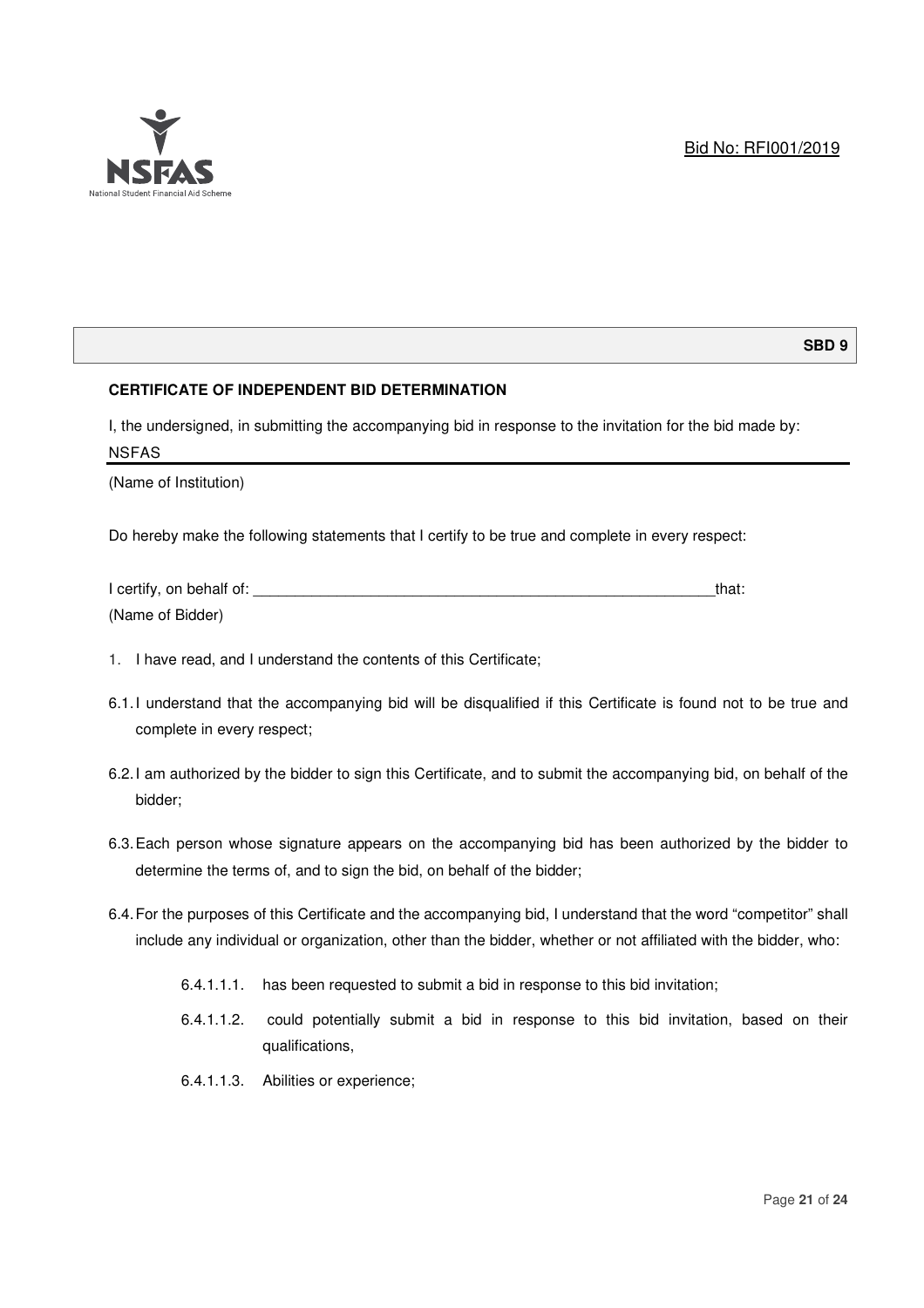

- 6.10. Provides the same goods and services as the bidder and/or is in the same line of business as the bidder.
- 6.11. The bidder has arrived at the accompanying bid independently from, and without consultation, communication, agreement or arrangement with any competitor. However, communication between partners in a joint venture or consortium<sup>3</sup> will not be construed as collusive bidding.

<sup>3</sup> Joint venture or Consortium means an association of persons for the purpose of combining their expertise, property, capital, efforts, skill and knowledge in an activity for the execution of a contract.

- 6.12. In particular, without limiting the generality of paragraphs 6 above, there has been no consultation, communication, agreement or arrangement with any competitor regarding:
	- (a) prices
	- (b) geographical area where product or service will be rendered (market allocation)
	- (c) methods, factors or formulas used to calculate prices;
	- (d) the intention or decision to submit or not to submit, a bid;
	- (e) the submission of a bid which does not meet the specifications and conditions of the bid; or
	- (f) bidding with the intention not to win the bid.
- 6.13. In addition, there have been no consultations, communications, agreements or arrangements with any competitor regarding the quality, quantity, specifications and conditions or delivery particulars of the products or services to which this bid invitation relates.
- 6.14. The terms of the accompanying bid have not been, and will not be, disclosed by the bidder, directly or indirectly, to any competitor, prior to the date and time of the official bid opening or of the awarding of the contract.
- 6.15. I am aware that, in addition and without prejudice to any other remedy provided to combat any restrictive practices related to bids and contracts, bids that are suspicious will be reported to the Competition Commission for investigation and possible imposition of administrative penalties in terms of section 59 of the Competition Act No 89 of 1998 and or may be reported to the National Prosecuting Authority (NPA) for criminal investigation and or may be restricted from conducting business with the public sector for a period not exceeding ten (10) years